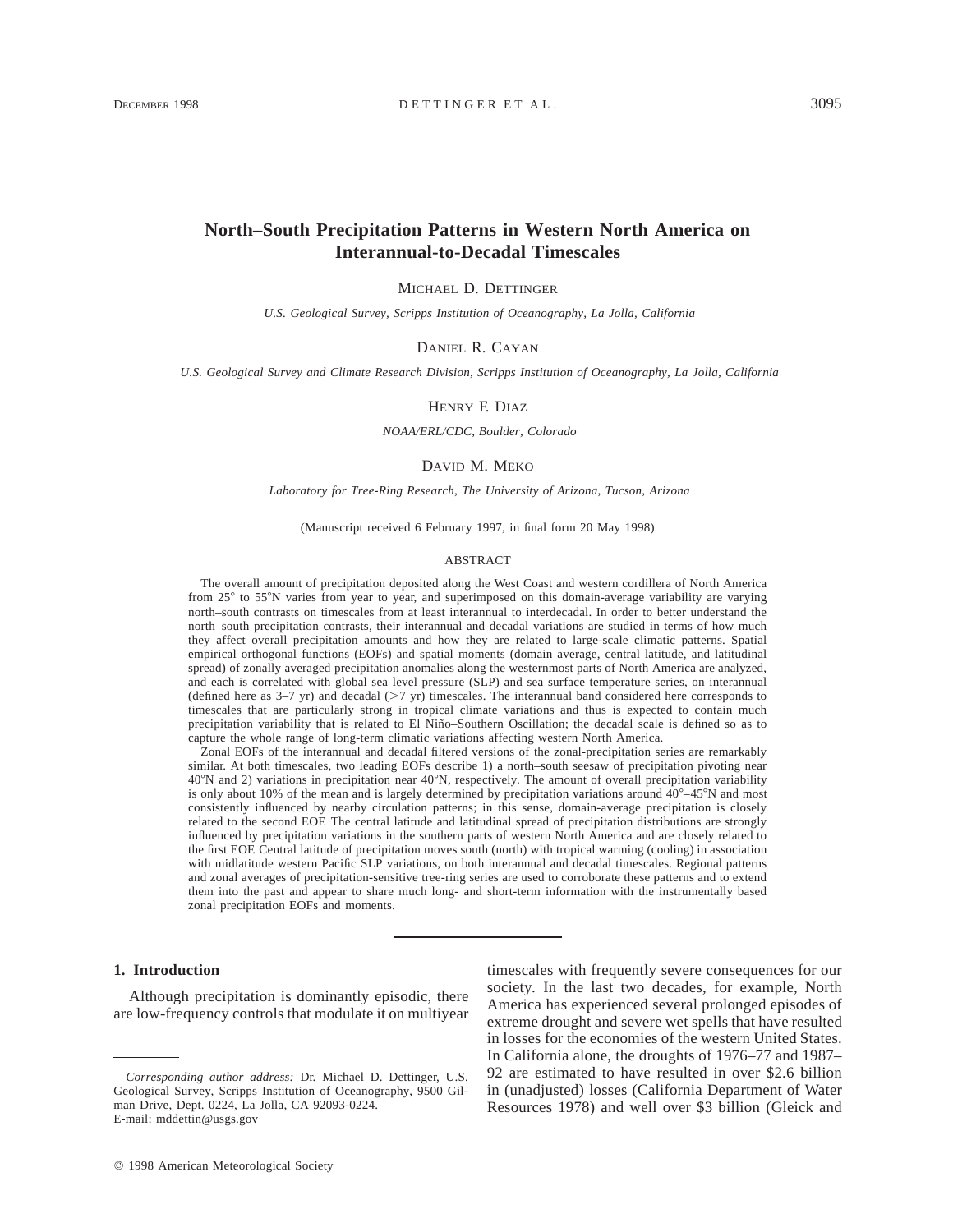Nash 1991) in costs, respectively. Flooding from persistently wet winter conditions is typically more episodic but can cause equally large damages; for example, floods along the West Coast resulted in damages of from \$1 billion to \$3 billion each winter from 1994–95 to 1996–97 (e.g., Lott et al. 1997). The combination of major floods in 1986 followed by the prolonged 1987– 92 drought in California also led to the low-diversity/ high-salinity conditions in San Francisco Bay that facilitated disruptions of bay ecosystems by the Asian clam *Potmocorbula amurensis* (Nichols et al. 1990), and the same prolonged drought caused widespread deaths of trees (30%–80%) in the Sierra Nevada (Gleick and Nash 1991). It is clear, in this context, that interannual and decadal precipitation variability plays major societal and ecological roles in western North America.

One of the notable characteristics of precipitation variability in western North America is the contrasting variation (or seesaw) of precipitation between the northwest and the southwest. When one region is wet, the other tends to be dry (e.g., Kiladis and Diaz 1989; Cayan and Webb 1992). This seesaw opposition of wet and dry conditions appears in analyses on many timescales and raises the following questions: 1) Is precipitation variability at decadal timescales simply a telescoped version of the variability on the interannual and even shorter timescales, or do the different precipitation timescales correspond to different processes and teleconnections? 2) Do the north–south precipitation patterns reflect changes in the overall amount of precipitation delivered to the cordillera of North America, or, if instead they are redistributions of the same precipitation, what form do those redistributions characteristically take? Answers to these questions bear directly on how, and to what extent, long-term precipitation variations in the American west can be predicted and managed. If decadal precipitation variation is a simple sum of interannual and faster climate processes, then we can predict decadal precipitation only as well as our longest term interannual projections. If, however, decadal precipitation variations arise from a separate decadal climate dynamics, then long-term predictions hinge on understanding of the climate processes at each of several timescales, with improvements possible in each.

In this paper, we examine precipitation and related climate variability in western North America over the last 110 yr. The north–south seesaw of seasonal precipitation that has been observed at interannual and longer timescales is characterized by studying the behavior of zonal averages of precipitation over western North America on interannual and decadal timescales. The study of zonally averaged precipitation anomalies was motivated by the characteristically zonal patterns of precipitation (e.g., Cayan and Webb 1992) that correspond to El Niño-La Niña (warm and cool phases of the ENSO phenomenon of the tropical Pacific; Philander 1990) influences in the western United States, by the broad east– west extents of precipitation patterns in western North

America associated with decadal variations of the North Pacific (Latif and Barnett 1996; Ting et al. 1996), and by various results on seasonal timescales that show similarly zonal precipitation patterns (e.g., Brown 1995; Mitchell and Blier 1997). A principal component analysis (PCA) of areal patterns of decadal precipitation variation in western North America is presented in a companion paper (Cayan et al. 1998) and validates the importance of three centers of action in precipitation west of the Rocky Mountain cordillera identified here (near  $50^{\circ}$ N, near  $40^{\circ}$ N, and near  $30^{\circ}$ N).

Spatial moments (overall average, center of mass, and spread) of the year-to-year zonal precipitation patterns are investigated to characterize variations of the precipitation delivered to western North America and north–south placement of precipitation anomalies on interannual and longer timescales. Sea level pressure (SLP) and sea surface temperature (SST) patterns over the analysis period are examined as a means to identify the climatic forcings associated with precipitation changes at the different timescales. Finally, a partial verification of the long-term representativeness of precipitation patterns and an extension of the preinstrumental zonal average precipitation record are developed using tree-ring chronologies that cover the same space and timescales as the precipitation series.

# **2. Data**

Four primary datasets are used. Zonal averages of the gridded historical precipitation anomalies of Eischeid et al. (1991) and Eischeid et al. (1995) were used to investigate the north–south variations that characterize western North American precipitation, such as those that might be associated with shifts in regional storm tracks. The global set of gridded precipitation anomalies were interpolated onto a  $5^{\circ}$  lat  $\times$   $5^{\circ}$  long grid from monthly precipitation deviations from period-of-record mean monthly precipitation totals at 5328 stations. The station records were individually tested and visually inspected for discontinuities and other nonclimatic biases as described by Eischeid et al. (1991). Preparation and quality control of the station and gridded data are described in the original reference. Updates to this dataset are described by Eischeid et al. (1995). In the mountainous terrain of western North America, a majority of weather stations are located at lower altitudes so that the present analyses probably also have a low-altitude bias. The use of precipitation anomalies in the present analyses may help to reduce the influence of this bias. Indeed, the regional patterns found here are partially corroborated by tree-ring series (which tend to be from higher altitudes) and, in a companion paper, Cayan et al. (1998) find that regional precipitation patterns in the Eischeid et al. (1991) data are in good agreement with snowpack and streamflow data.

In this study, anomalies from grid cells extending from the west coast of North America to 650 km inland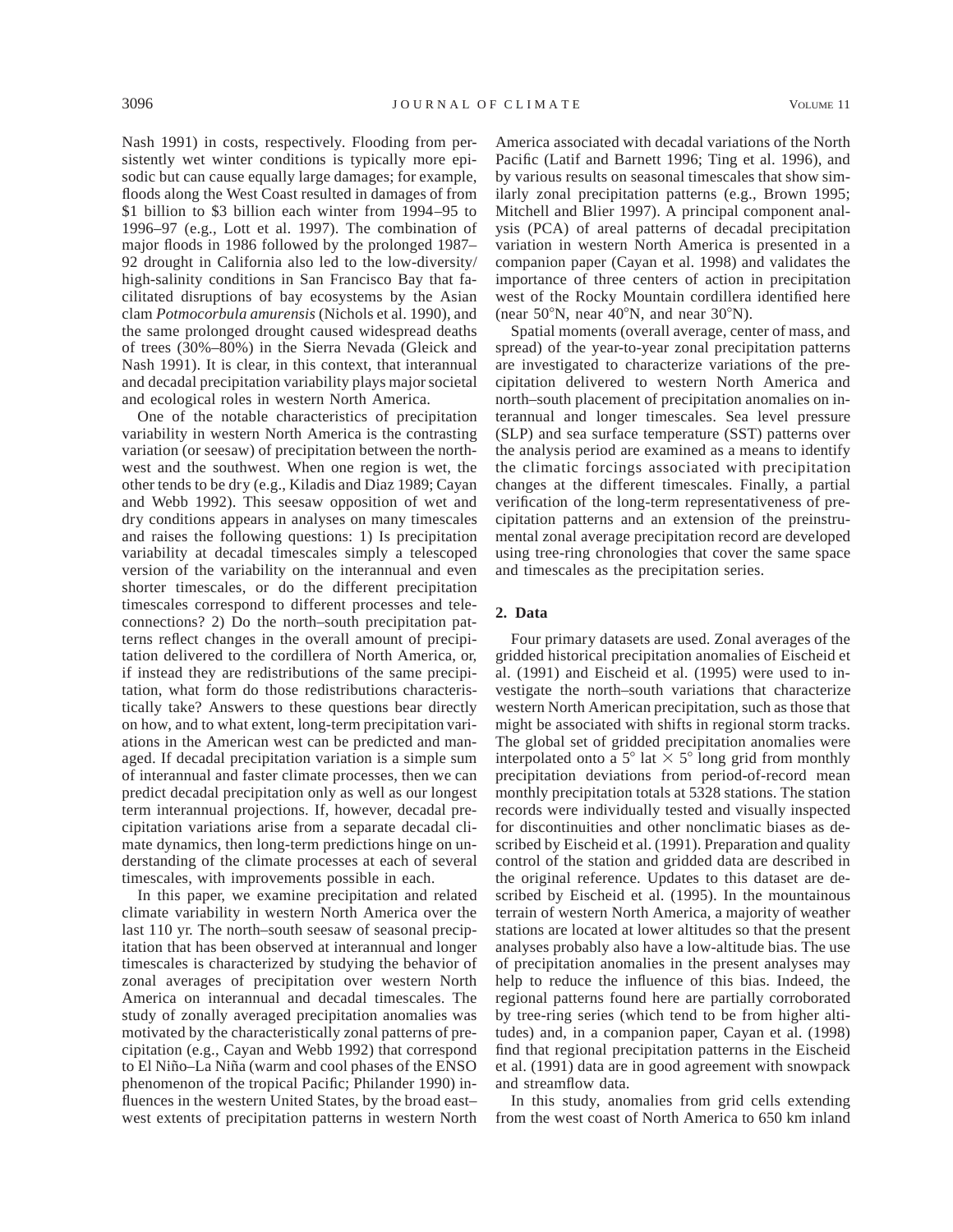were averaged along each of seven (zonal) rows of the grid, from  $25^{\circ}$  to  $55^{\circ}$ N, and the resulting zonal averages were temporally averaged for each November–April cool season from 1880–1994. Results did not change appreciably when 10 rows from  $15^{\circ}$  to 60 $^{\circ}$ N were analyzed instead; however, because the southernmost and northernmost precipitation gridpoint time series began later than the rest, analyses from the array from  $25^{\circ}$  to 55°N are discussed here in most cases.

Precipitation variability in western North America has links to atmospheric circulations over the North Pacific and North America as well as to circulations on global scales (Cayan et al. 1998). Therefore, gridded SLP anomalies are correlated to spatial statistics of zonal precipitation variation to delineate atmospheric-circulation patterns to which precipitation responds. SLP anomalies were obtained from the Scripps Institution of Oceanography in the form of monthly deviations from 1951–92 monthly means on a  $5^{\circ}$  lat  $\times$  5° long grid from  $42.5^{\circ}$ S to  $72.5^{\circ}$ N. This near-global anomaly set was developed with data from the U.S. National Meteorological Center, the U.S. Navy Fleet Numerical Oceanography Center (Monterey, California), and the Australian, New Zealand, and South African meteorological bureaus (as described by Barnett et al. 1984, and updated since). To verify correlation patterns found in these nearglobal SLPs for periods before their 1951 beginning, gridded monthly SLPs from 1899 on, on a  $5^\circ$  diamond grid over the Northern Hemisphere (NH), were analyzed also. The monthly NH SLPs are from the National Center for Atmospheric Research (Trenberth and Paolino 1980) and from the National Oceanic and Atmospheric Administration's (NOAA) Climate Analysis Center.

Connections also appear to exist between precipitation variations and sea surface temperature (SST) variations in the Pacific Ocean and beyond (Cayan et al. 1998). Similar connections between SSTs and continental precipitation have been identified on synoptic to decadal scales in the Atlantic basin (Zorita et al. 1992; Hurrell 1995). Therefore, SST anomalies are analyzed here to delineate regional and global climate linkages to precipitation. SST anomalies from the  $5^{\circ} \times 5^{\circ}$  global gridded GISST adjusted-anomaly SST set from the Hadley Centre (Parker et al. 1995) are correlated with the zonal-precipitation statistics from 1901–91.

Finally, historical precipitation and SST series for the North Pacific–North American region are only about 100 yr long, which is a relatively short period with which to quantify the decadal modes and infrequent forms of precipitation variation identified here. Therefore, to establish whether decadal modes from the instrumental record are robust with time, a set of tree-ring chronologies within  $5^\circ$  latitude belts corresponding to the precipitation zones described above were selected from the national tree-ring network of Meko et al. (1993) and from Mexican and Canadian sites. The treering chronologies were chosen from sites that were expected to be precipitation sensitive in the westernmost Rocky Mountains belts. Tree-growth chronologies from 1708 to 1965 were standardized and averaged in each latitude zone to obtain ''zonal tree-ring'' series corresponding to the zonal-precipitation series. The tree-ring analogs of the north–south precipitation patterns are characterized in another subset of Meko et al. (1993) tree-ring network by temporal and spatial correlation to variations of the north–south precipitation patterns. This subset was culled from the original 250-site network used by Meko et al. (1993) to reduce the densely clustered sites in the southwestern states, preventing that region from overwhelming the spatial analyses. Where site locations were unusually dense, nearby chronologies were averaged. A few sites in data-rich areas were dropped. In the Southwest where different species have strongly related ring patterns, averaging was done without concern for species. In the northwest, averaging was restricted to chronologies of the same species.

## **3. Methods**

Cool-season precipitation (November–April) is the focus of the present study because most of the annual precipitation over a large part of the study area occurs during these months. Although spectral analyses of precipitation in western North America indicated concentrations of power and periodicity at numerous frequencies, these variations are not sufficiently distinct nor reliable to support distinct interpretations. Therefore, in the present analyses, two relatively broad bands are considered, with the objective of better understanding whether precipitation variations on interannual and decadal scales have different spatial patterns or climaticforcing regions. The two broad timescales of precipitation variability addressed are an interannual timescale chosen here to cover a spectral window between  $3 \text{ yr}^{-1}$ and  $7 \text{ yr}^{-1}$ , and a "decadal" window that emphasizes precipitation variability that is slower than  $7 \text{ yr}^{-1}$ . Precipitation anomalies were time-filtered prior to some of the analyses with bandpass and low-pass filters (Kaylor 1977) with half-power points at 3 and 7  $yr^{-1}$ , and at 7  $yr^{-1}$ , respectively, to isolate variations in these arbitrary bands. The filters used have sharp responses so that they pass 99% of power for frequencies faster than 6.1  $yr^{-1}$ and slower than 4.1  $yr^{-1}$  for interannual variations, and slower than 8.0  $yr^{-1}$  for decadal variations; less than 1% of power is passed for frequencies slower than 7.7  $yr^{-1}$  and faster than 2.9  $yr^{-1}$  for interannual and faster than  $6.2 \text{ yr}^{-1}$  for decadal variations.

The interannual 3–7-yr timescale is analyzed here because the El Niño-Southern Oscillation (ENSO) (Diaz and Markgraf 1992) contains variations that are concentrated in and around this range. Although ENSO has variations both faster and slower than this band, the 3– 7-yr range is particularly strong in the Tropics (e.g., Jiang et al. 1995; White and Tourre 1995). One consequence of filtering to remove the higher-frequency  $(<$ 3 yr<sup>-1</sup>) variations is that the effects of individual El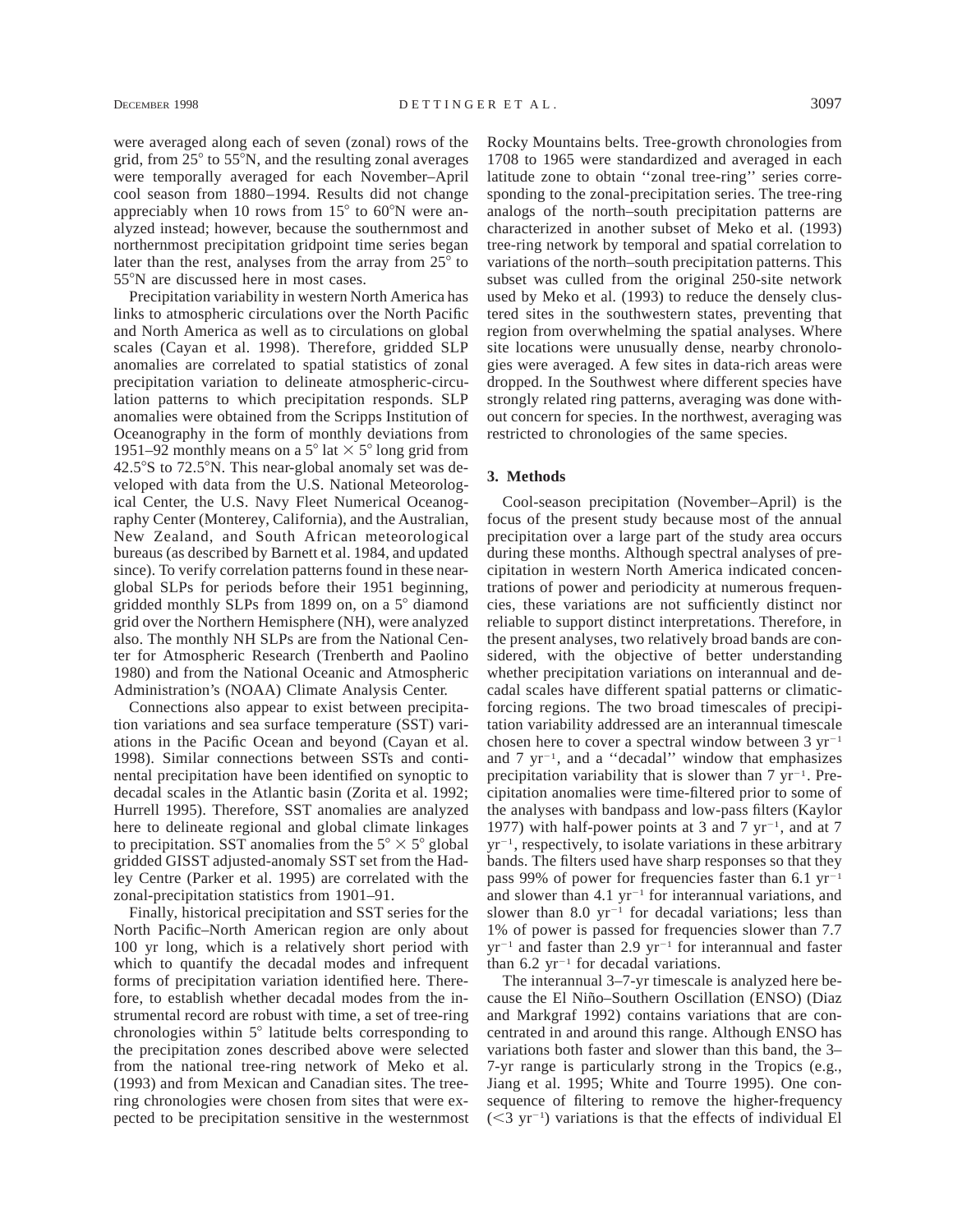

FIG. 1. Time–latitude diagrams of zonal November–April precipitation averages, 1880–1994: (a) unfiltered, (b) filtered for 3–7 yr (interannual) variability, and (c) filtered for  $>7$  yr (decadal) variability.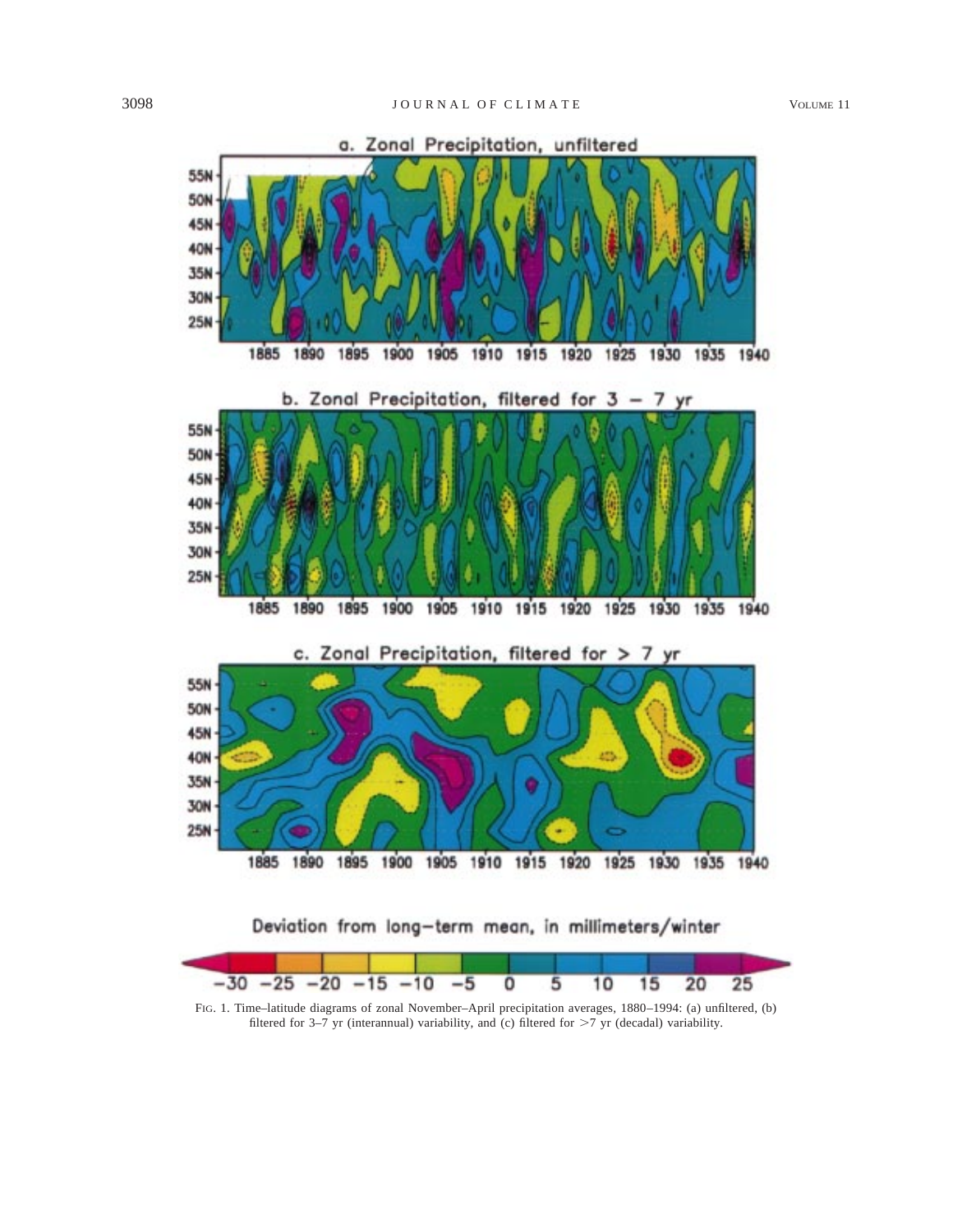

a. Zonal Precipitation, unfiltered, continued

Niño and La Niña events are almost lost (as will be indicated later).

A spatial PCA of zonal profiles of the filtered precipitation anomalies was used to develop unrotated empirical orthogonal functions (EOFs) that describe dominant spatial variations at each timescale. Spectral peaks in univariate series are characterized in this paper by the maximum entropy method (MEM) and tested for significance by the multitaper method (MTM) (Dettinger et al. 1995b). The nonadaptive F-distribution statistical test used with MTM identifies significantly periodic variations, which are not necessarily the most powerful variations (Percival and Walden 1993, 512; Lees and Park 1995).

Various indices of the north–south patterns of precipitation, on both interannual and decadal scales, were correlated with gridded SLP and SST series. Maps of the correlations are used to diagnose climate-system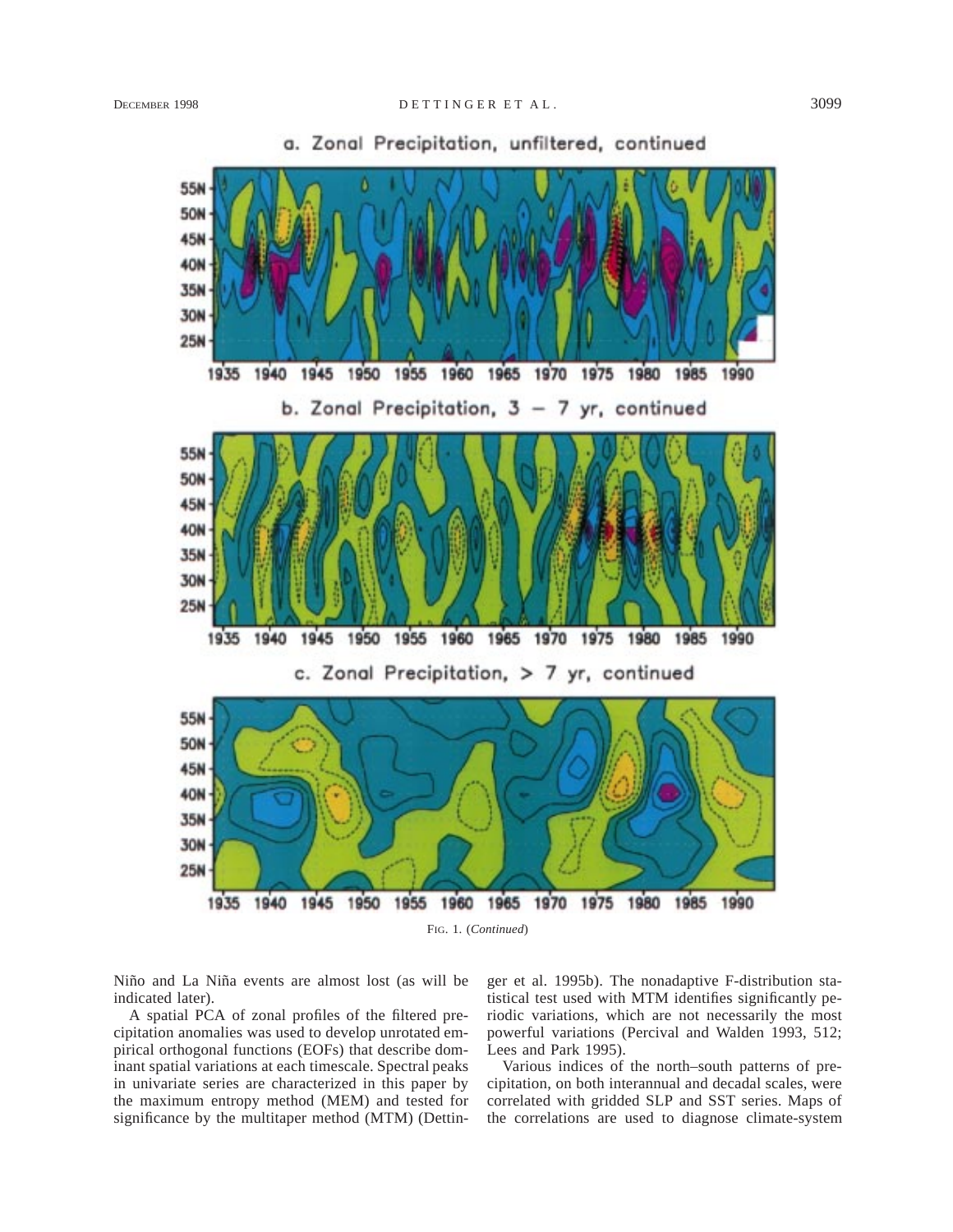TABLE 1. Variance of zonally averaged precipitation in unfiltered, interannual, and decadal bands.

| Center of<br>zone       | Unfiltered<br>(mm month <sup>-1</sup> ) <sup>2</sup> | Interannual<br>variance<br>(% ) | Decadal<br>variance<br>$(\%)$ |
|-------------------------|------------------------------------------------------|---------------------------------|-------------------------------|
| $55^{\circ}$ N          | 74                                                   | 32                              | 32                            |
| $50^{\circ}$ N          | 104                                                  | 39                              | 38                            |
| $45^{\circ}$ N          | 190                                                  | 37                              | 22                            |
| $40^{\circ}$ N          | 395                                                  | 33                              | 27                            |
| $35^{\circ}$ N          | 150                                                  | 37                              | 29                            |
| $30^{\circ}$ N          | 52                                                   | 35                              | 33                            |
| $25^{\circ}$ N          | 112                                                  | 41                              | 18                            |
| $25^\circ - 55^\circ N$ | 1077                                                 | 26                              | 20                            |

connections that drive the precipitation patterns. Particularly in the case of decadal variations, too few realizations of the patterns are available from the instrumental records to afford much certainty. Therefore, correlation maps are plotted without much regard for their local levels of statistical confidence and should be viewed only as suggestions of the links that may exist. However, in order to assess the overall levels of significance of the correlation patterns, correlation maps also were constructed from 1000 sets of SLP and SST maps chosen at random, in 1-yr sequences, from the historical record and then filtered as in the "real" correlation analyses. The number of correlation maps based on this filtered random sequences that had more (or less) grid points with correlations above various thresholds than the observed correlation maps are assessed to determine which maps and which regions are significantly correlated with the interannual and decadal precipitation signals.

## **4. Zonal precipitation patterns**

#### *a. Variance*

Zonally averaged, cool-season precipitation anomalies over western North America are plotted as a function of latitude and time for 1880–1994 in Fig. 1a. Bandpass and low-pass filtered versions of the same anomalies are shown in panels b and c. Overall, 26% of zonalprecipitation variance is present in the interannual anomalies (Fig. 1b) and 20% is in the decadal anomalies (Fig. 1c). The remaining 54% of variance has periods less than 3 yr. The relative contributions of interannual and decadal fluctuations to the total variance are listed, by latitude, in Table 1. Precipitation in the middle latitudes  $(35^{\circ}-45^{\circ}N)$  and, especially, the near-tropical (near 258N) zones have relatively less decadal variance than interannual variance.

In the unfiltered series, as well as in both filtered series, precipitation anomalies at  $45^{\circ}$  and  $50^{\circ}$ N are highly correlated with each other  $(r = +0.8$  in unfiltered series) and are moderately anticorrelated overall with anomalies at 30 $\degree$  and 35 $\degree$ N ( $r = -0.4$ ). To better understand and compare these north–south dipoles, a spatial PCA was used to isolate the dominant modes of

spatial variation in variously filtered versions of the zonal-average precipitation series. These dominant patterns (described briefly in the next subsection) suggested the use of spatial moments of zonal precipitation to address the issues of overall precipitation variability and the similarities of interannual and decadal precipitation patterns. In interests of brevity, the spatial moments will be the focus of this paper.

## *b. Spatial EOF analysis*

EOFs were derived from spatial PCA of zonal-precipitation anomalies on several different timescales. EOFs of zonal interannual  $(3-7 \text{ yr})$  and decadal  $(>7 \text{ yr})$ precipitation anomalies are shown in Fig. 2. Also computed, but not shown here, were EOFs of high-frequency  $(1-3 \text{ yr})$  and lower-frequency  $(>10 \text{ yr})$  anomalies. Interestingly, the leading EOFs in all of these frequency bands are dominated by loading patterns (spatial distributions) that are quite similar to the interannual and decadal patterns. This similarity indicates that the north– south precipitation patterns isolated in the EOF analyses either 1) are frequency independent like white noise that is, they do not fall distinctly into one or the other of the frequency bands or 2) they share similar climatic driving forces and ''footprints'' in the precipitation field of western North America, or some combination of both.

The first two EOFs of the interannual zonal precipitation anomalies capture 29% and 22%, respectively, of the variance of the filtered series from  $25^{\circ}$  to  $55^{\circ}$ N (weights from a similar analysis between  $15^{\circ}$  to 60 $^{\circ}$ N are shown in Figs. 2a and 2b for completeness). Interannual EOF 1 mostly captures precipitation-anomaly differences between the regions north and south of  $40^{\circ}$ N. Interannual EOF 2 captures precipitation-anomaly differences between regions from  $35^{\circ}$  to  $50^{\circ}$ N and the regions farther south and north. Time variations of these interannual precipitation modes are captured by the corresponding principal component (PC) series (not shown). Both interannual PC series are, of course, characterized by variations in the 3–7-yr range, but, specifically, PC 1 contains marked spectral peaks with periods around 4.2 and 5.3 yr (as estimated by both MEM and MTM, with 99% significance of MTM peaks), which it shares with PC 2 (significant at 95% level). The PC 2 also has a minor peak with period of about 3.5 yr (significant at 99% level). These frequencies will characterize most of the interannual indices analyzed in this paper. Particularly strong north–south precipitation contrasts are indicated by the large amplitudes (positive and negative) of PC 1 during the intervals 1905–20, 1935– 45, and 1970–83. Particularly large excursions dominated precipitation near  $40^{\circ} - 45^{\circ}$ N, captured by PC 2, during 1917–32 and 1975–83. The overall spatial variance of precipitation changes from year to year also on roughly decadal timescales, and, for the most part, these first two EOFs capture those decadal fluctuations in interannual variance.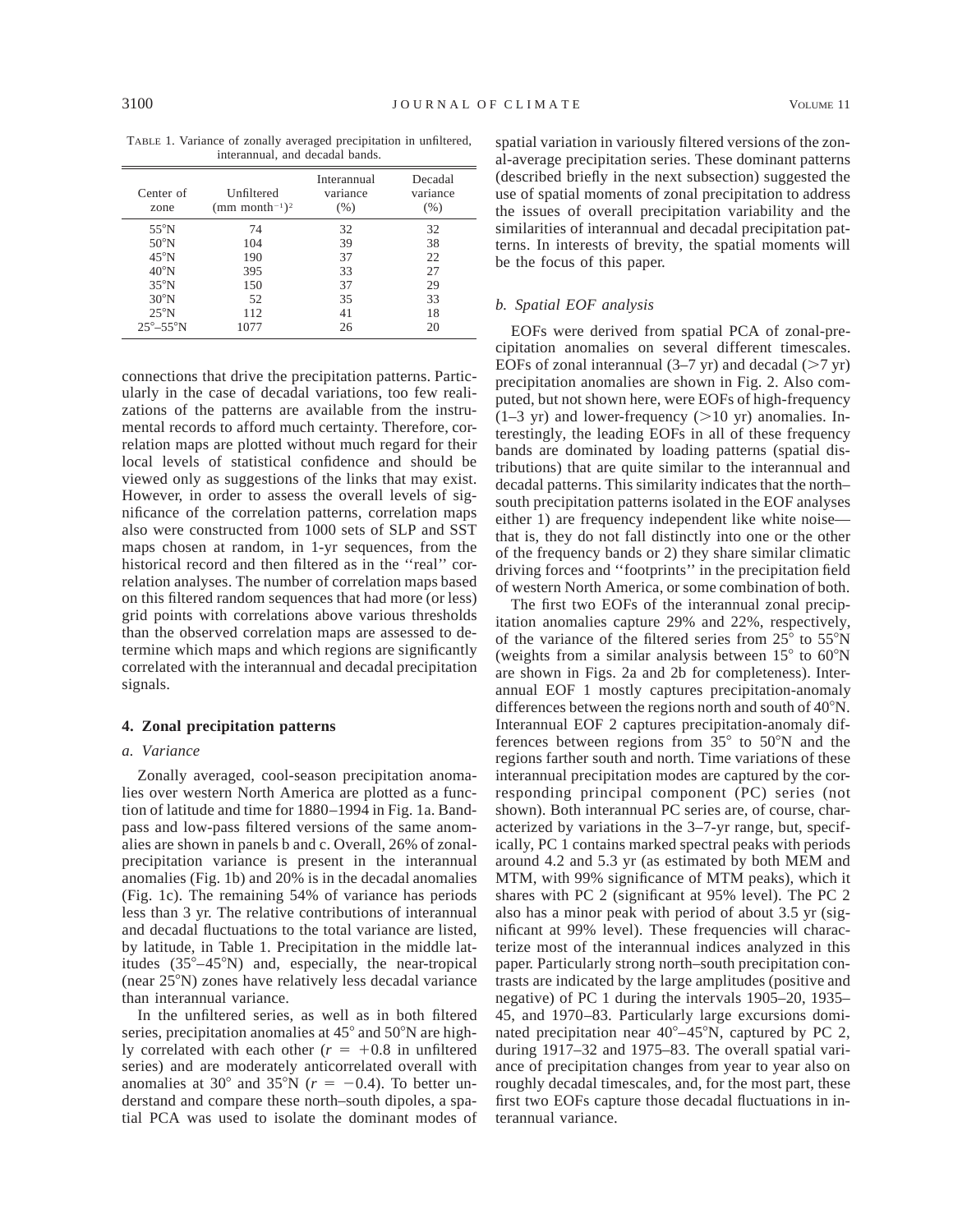The leading spatial EOFs of the decadal, zonal precipitation anomalies are shown in Figs. 2c and 2d. These two modes capture 33% and 20% of the variance of the decadal filtered anomalies, respectively. Decadal EOF 1 captures precipitation differences between regions north and south of about  $40^{\circ}$ N and is very similar to the pattern captured by interannual EOF 1. Decadal EOF 2 captures precipitation differences between a broad region from  $30^{\circ}$  to  $50^{\circ}$ N and the bordering regions to the north and south. This pattern is reminiscent of interannual EOF 2. The general similarity of the leading spatial modes of interannual and decadal variations is in keeping with the similar spatial modes on the same two timescales observed by Cayan et al. (1998) in their analysis of gridded precipitation variations in western North America. The dominant periods of variation in decadal PC 1 (not shown) are about 14 and about 8.5 yr (as indicated by both MEM and MTM). Decadal PC 2 is characterized by variations on 16- and 8-yr time frames. No relations between the interannual and decadal PCs are evident, although, time intervals of large overall precipitation contrasts in the decadal series coincide, since about 1900, with correspondingly more variable periods in the interannual band. Thus these periods (e.g., centered at about 1905, 1915, 1930, and 1980) are periods of increased long-term *and* shorter term precipitation variability.

The EOFs in Fig. 2 were derived from cross-correlation matrices (rather than cross-covariance matrices) so that the relative amplitudes of precipitation series from zone to zone (Table 1) are not factored into the loading patterns. When the EOF weights are rescaled by the standard deviation of the filtered precipitation series at each zone, the sums of the EOF 1 weights from the midlatitudes from  $25^{\circ}$  to  $55^{\circ}$ N are  $+1$  and  $+3$  mm month<sup> $-1$ </sup> for decadal and interannual bands, respectively. Thus the net effects of both decadal and interannual EOFs 1 are small in terms of overall precipitation reaching western North America. These first EOFs represent north–south redistributions of precipitation more than changes in overall precipitation amounts. In contrast, the sums for decadal and interannual EOFs 2 are  $-12$ and  $-8$  mm month<sup>-1</sup> for decadal and interannual bands, respectively. Thus, the net effects of the EOFs 2 are larger (especially in the decadal timescale) and they capture year-to-year differences in overall precipitation, with the most important contributions centered near  $40^{\circ} - 45^{\circ}$ N.

## **5. Zonal precipitation moments**

With these characteristic patterns in mind, and in order to directly address our question of how much overall variation of precipitation to western North America is associated with the north–south precipitation fluctuations, three spatial moments were calculated from the unfiltered zonal-precipitation series. The moments used here are the first three precipitation-weighted moments of the zonal distributions in the unfiltered series; they are the domain-average precipitation for each winter  $(\bar{p})$ , the central latitude of each winter's precipitation distribution (*c*), and the latitudinal spread of the winter's precipitation distribution (*s*), with

$$
\overline{p} = \left(\sum_{i=25N}^{55N} a_i p_i\right) / \left(\sum_{i=25N}^{55N} a_i\right),
$$
\n
$$
c = \left(\sum_{i=25N}^{55N} i a_i p_i\right) / \left(\sum_{i=25N}^{55N} a_i p_i\right),
$$
 and\n
$$
s = \left[\left(\sum_{i=25N}^{55N} (i-c)^2 a_i p_i\right) / \left(\sum_{i=25N}^{55N} a_i p_i\right)\right]^{1/2},
$$

where  $p_i$  is the zonal-average winter-total precipitation at zone  $i$ , and  $a_i$  is the area covered by each zonal average. Zonal-average winter-total precipitation series were calculated by adding zonal averages of the gridcell precipitation climatologies from Eischeid et al. (1991) to the corresponding anomalies that form the core of their dataset. Several approaches to constructing the zonal precipitation anomalies were tried, and aside from trends associated with changing networks in some methods, all gave similar results. The time series of the three statistics are shown in Fig. 3.

#### *a. Variability of precipitation moments*

Domain-average precipitation  $(\bar{p})$  (see Fig. 3a) immediately shows how much the total precipitation in western North America varies from winter to winter. Notice that the general range is  $\pm$ 7–10 mm month<sup>-1</sup> with a few extreme years (e.g., 1977, 1983) deviating from normal by as much as 20 mm month<sup>-1</sup> (about 30%) of the domain average precipitation). Distributed over the entire area covered by the zonal-precipitation averages, and over the entire 6-month ''winter'' considered here, the general range of variability amounts to about  $\pm 200$  km<sup>3</sup> season<sup>-1</sup> out of the long-term average total precipitation (1400 km<sup>3</sup> season<sup>-1</sup>), or a little more than  $\pm 10\%$  of the overall average. Particularly long sustained dry spells occurred in the 1920s and early 1930s and in the late 1980s, each of which reduced total precipitation in the study area by about 10% for several years. Otherwise, most excursions from the normal overall precipitation have been brief. The dry spell in the late 1980s is notable because it was long enough *and* variable enough so that both decadal and interannual timescales contributed all along the north–south domain (Figs. 1b and 1c). Otherwise, the domain-average series is perhaps most notable for its lack of trend and other low-frequency variations—compared to much larger low-frequency temperature variations illustrated in U.S. mean temperatures (Dettinger et al. 1995a) and North Pacific SSTs (Trenberth and Hurrell 1994). The domain-average time series shows considerable year-toyear variation, with spectral peaks around 15, 5.3, and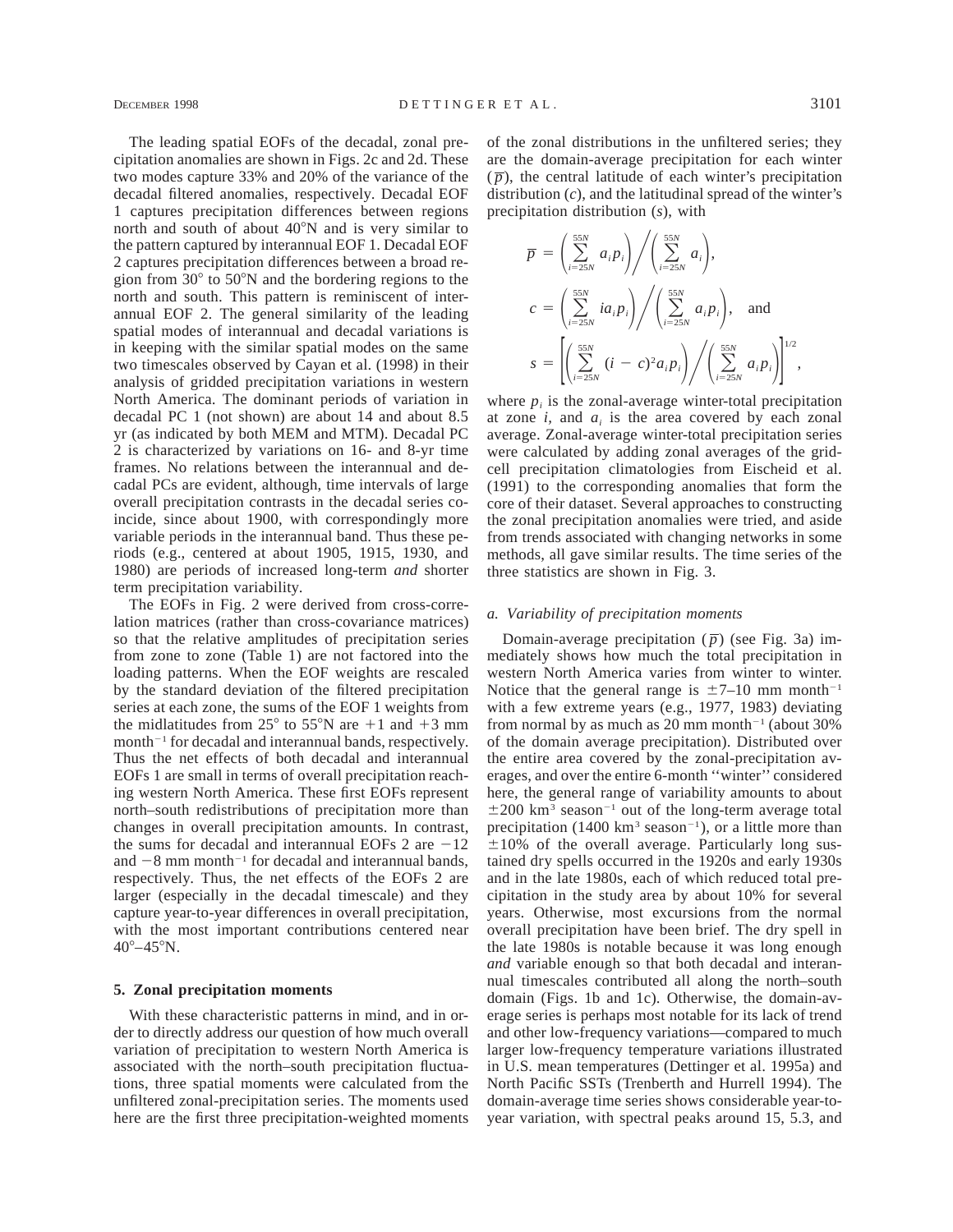

FIG. 2. Zonal-precipitation EOF loadings for interannual components (a) 1 and (b) 2, and for decadal components (c) 1 and (d) 2.

2.2 yr (at 95% significance levels by MTM) and around 4.3 and 3.4 yr (at somewhat less significant levels). These peaks were also found in the PC series associated with the interannual and decadal EOFs (Fig. 2).

Central precipitation latitude (*c*) (Fig. 3b) is a ''center of mass'' in the north–south direction of the spatial pre-



FIG. 3. (a) Domain-average precipitation, (b) central precipitation latitude, and (c) latitudinal spread, 1880–1994. See text for definitions. Here, "E" and "L" in (a) indicate El Niño and La Niña years (determined from extremes of the SOI), respectively. Heavy curves are 15-yr averages.

cipitation distributions for each winter. Coefficients of variation for the precipitation zones considered here range between 13% in the north and 30%–50% in the south, but overall are small enough so that *c* does not vary more than about  $\pm 1^{\circ}-2^{\circ}$  in most years ( $\sigma = 1^{\circ}$ latitude). Much of this stability is due to the large climatological (mean) differences in precipitation from north to south that overwhelm year-to-year anomalous variations. Riehl (1981) also has argued, on the basis of thermal wind–kinetic energy conversions, that the position of the subtropical jet is fixed within 10<sup>°</sup> latitude across a wide range of temperature distributions and to a few degrees latitude under near-normal conditions. Thus north–south distributions of precipitation in western North America also may be limited by fairly narrow dynamical constraints.

The *c* series shares several of the spectral peaks found in the domain-average series, with peaks at 13, 5.3, 4.3, 3.2, and 2.4 yr. Several multiyear monotonic episodes of northward or southward movement of the central latitude are evident in Fig. 3b. In most cases, the progressive northward shifts seem to arise from multiyear shifts in the interannual band [e.g., the late 1960s–70s (Fig. 1b)], but the progressive shift during the late 1980s is more readily attributed to a drying (drought) that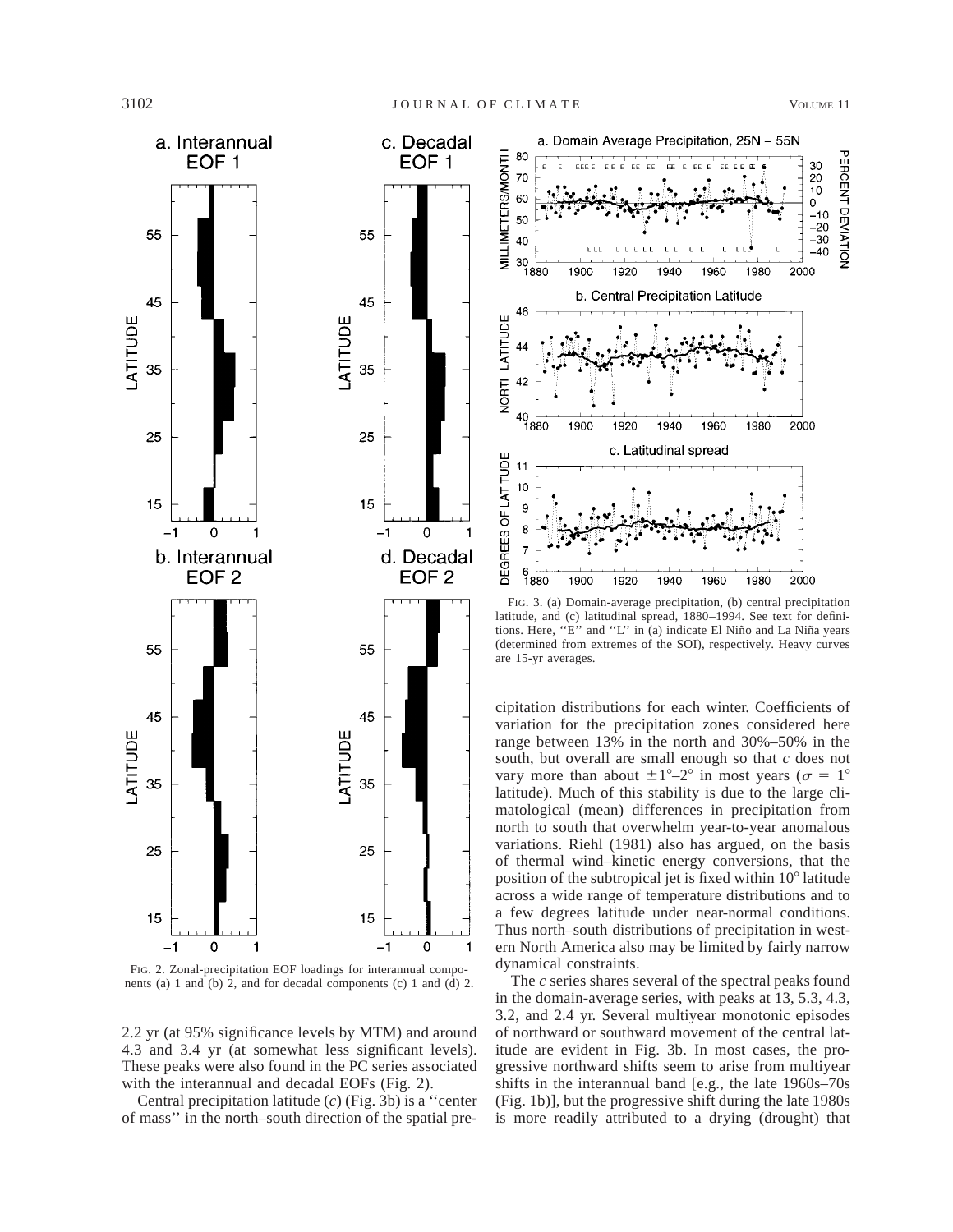TABLE 2. Correlations between unfiltered precipitation moments (1883–1992), decadal PCs 1 and 2 (1883–1992),\* and the unfiltered SOI (1933–87). Bold where significantly different from zero at 99% level.

|               | $\boldsymbol{v}$ | $\mathcal{C}$ | S       | SOI     |
|---------------|------------------|---------------|---------|---------|
| $\bar{p}$     |                  |               |         |         |
| $\mathcal{C}$ | $-0.18$          |               |         |         |
| S             | $-0.45$          | $-0.45$       |         |         |
| SOI           | $-0.17$          | $+0.63$       | $-0.32$ |         |
| Decadal PC 1  | $+0.01$          | $-0.48$       | $+0.14$ | $-0.40$ |
| Decadal PC 2  | $-0.39$          | $+0.09$       | $+0.31$ | $+0.05$ |

\* Interannual PCs are not significantly correlated with the variables shown and decadal PCs are not correlated with each other.

begins in the northwest and gradually intensifies and moves farther southward on the decadal scales (Figs. 1a,c, and Fig. 3b). This response is only broadly related to more frequent El Niños during the 1980s and instead may derive from a combination of El Niño influences and changes in the climate of the North Pacific basin (e.g., Ting et al. 1996; Latif and Barnett 1996). The El Niño years 1906, 1915, 1931, 1941, and 1983 (year  $+1$ 's of events; Kiladis and Diaz 1989) have some of the lowest central-latitude values, whereas the highest central-latitude years (1918, 1925, 1934, 1972, and 1976) are neither El Niño nor La Niña years.

Finally, the latitudinal spread (*s*; Fig. 3c) is the weighted standard deviation of the zonal distribution of each winter's precipitation and represents an attempt to measure how focused and unimodal is the zonal precipitation pattern. As with the central latitude, latitudinal spread exhibits a rather small range. During most years, the spread is within 1° of its long-term average ( $\sim 8^{\circ}$ ). Spectral peaks for latitudinal spread are found at 18, 6, 4.4, and 2.2–2.5 yr. The El Niño years of 1924, 1931, and 1977 are notable for their large latitudinal spreads, which derive from mostly unimodal anomaly patterns, that is, widespread dryness (Fig. 1a) due to persistent ridging along western North America.

Correlations between  $\overline{p}$ , *c*, *s*, and the Tahiti–Darwin SOI shown in Table 2 indicate that connections exist between  $\overline{p}$  and *s* and between *c* and *s*. Of all the pairs of variables, the strongest connection is between *c* and SOI  $(r = +0.63)$ , indicating that the central latitude of precipitation shifts southward when the Tropics are in their warm El Niño state and northward when the Tropics are in their cool La Niña state. Increases in precipitation in the southern part of the study area (which result in decreased central latitude) also result in increased latitudinal spread and in decreased overall precipitation. To clarify these relations, the average distributions of zonal precipitation during the winters with the 10 largest and 10 smallest values of  $\overline{p}$ , *c*, *s*, and SOI are shown in Fig. 4.

Notice first that domain-average precipitation is largest in years when precipitation near  $40^{\circ}$ N is large (Fig. 4a); domain average is smallest when precipitation is anomalously low from  $40^{\circ}$ –50°N. This relation is also



FIG. 4. (a)–(d) Average winter precipitation and precipitation anomalies by 5° latitude zone, western North America, during 1880– 1994, in mm month<sup>-1</sup>, for (a) the 10 yr with highest and lowest domain-average precipitation, (b) the 10 yr with highest and lowest central precipitation latitudes, (c) the 10 yr with highest and lowest latitudinal spreads, and (d) the 10 yr with highest and lowest SOI. (e)–(f) Winter precipitation totals, in mm month<sup>-1</sup>, during each of the 10 yr with (e) highest SOI values and (f) lowest SOI values. Heavy curves in  $(b)$  and  $(d)$ – $(f)$  are long-term average precipitation rates.

indicated by the sums of EOF weights discussed earlier, by the correlation between  $\overline{p}$  and decadal PC 2 (Table 2) and by correlations of  $\overline{p}$  with the original gridded anomalies (not shown).

The central latitude *c* increases when conditions are wet in the north and dry in the south (Fig. 4b and later in Figs. 6a,d). Notice that the long-term average north– south distribution of zonal precipitation has a skewed appearance (heavy curve, Fig. 4b), with a maximum near  $40^{\circ} - 45^{\circ}$ N, a steep decline to the south and a slight decline to the north. With this distribution, if northern precipitation increases relative to southern precipitation, the central latitude increases while spread decreases (the distribution becomes more sharply peaked farther north, as in the solid curve of Fig. 4b). If southern precipitation increases relative to northern, then the distribution is flatter, spread increases, and the center moves south (as in the dashed curve). As expected from this argument, the years with largest latitudinal spread are characterized by reduced precipitation in the higher latitudes, especially around the precipitation maximum at  $40^{\circ}$ N, and increased precipitation in the south (as shown in Fig. 4c and inferred from Fig. 4b). As with the other two statistics, conditions at 40°N dominate this relation. When the interannual band is considered, the correlation between  $\bar{p}$  and *c* approaches the 95% significance level  $(r = -0.29)$ .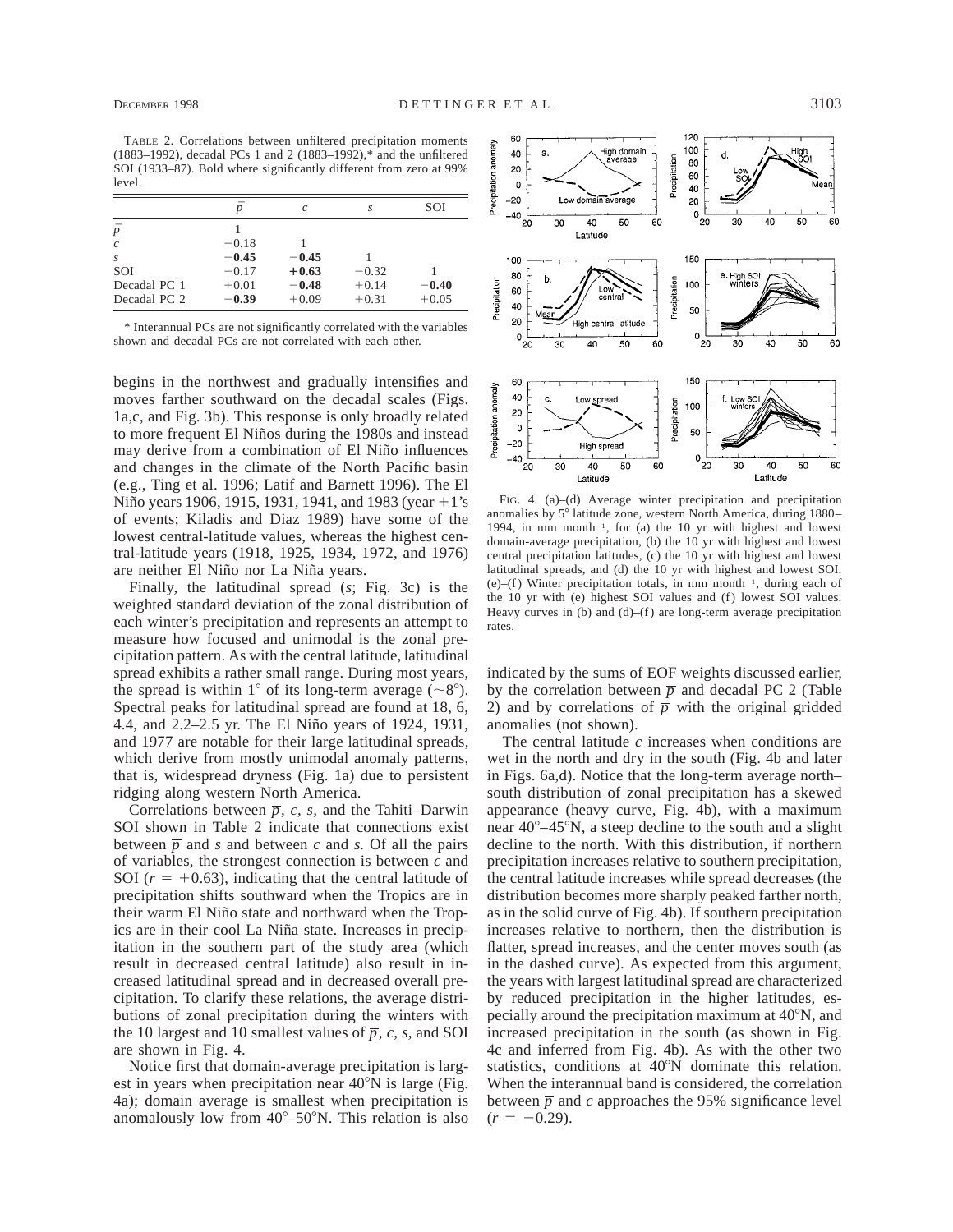The strongest El Niños (large, negative SOI) exhibit precipitation increases in the south but, on average, not much effect on precipitation in the north (Fig. 4d). During the strongest La Niñas (SOI  $>$  0), northern precipitation increases and, on average, southern precipitation decreases (Fig. 4d). These changes result in a strong linear correlation of central latitude *c* with SOI (Table 2). However, during high SOI, the southern precipitation deficits are smaller than the northern excesses so that, under both SOI extremes, when  $SOI < 0$  *and* when SOI  $> 0$ , domain average precipitation increases. As a consequence, the linear correlation of  $\overline{p}$  and SOI is weak (Table 2). This result is consistent with the observation that during both the largest El Niños and La Niñas, northern California and Oregon commonly are wetter than normal. The precipitation totals during each of the 10 highest and lowest SOI years, which were averaged to form Fig. 4d, are shown in Figs. 4e–f. South of about  $40^{\circ}$ N, La Niñas are consistently drier than normal (Fig. 4e) and El Niños are consistently wetter than normal (Fig. 4f). Farther north, La Niñas are most often wetter than normal but El Niños have had more varied outcomes. Thus, ENSO influence on precipitation in western North America includes some cases which could be called a north–south seesaw, but also includes cases with overall wetness. Conversely, not all cases of north–south precipitation contrasts are due to ENSO.

When the SOI correlations were recomputed using interannual and decadal components of  $\overline{p}$ , *c*, and *s* (not shown), the SOI–*c* correlation in Table 2 was found to derive nearly equally from the interannual and decadal bands. The almost-significant positive correlation between SOI and *s* derives exclusively from a strong decadal relation between the two  $(r = +0.65)$ . Correlations of the precipitation moments and SOI with decadal PCs 1 and 2 also are presented in Table 2. As expected from the distribution of EOF weights (dry in north and wet in south when PC 1 is positive), decadal PC 1 is significantly anticorrelated with (unfiltered) *c*; the north–south seesaw of precipitation anomalies captured by EOF 1 captures mostly the same kind of north–south displacements measured by *c.* Decadal PC 1 also is anticorrelated with unfiltered SOI. Decadal PC 2 is anticorrelated with  $\overline{p}$ , as expected from the sums of EOF 2 weights (discussed earlier).

### *b. Climatic forcing of moments*

To map the large-scale climatic conditions that are associated with the north–south precipitation variations described by the spatial moments, the moment series were filtered to isolate the interannual and decadal components, and then correlated with filtered, gridded SLPs from 1951–92 and gridded SSTs from 1880–1994. Correlations with gridded NH SLPs from 1899–1994 also were calculated (but are not shown here) to confirm the long-term stability of the NH part of the global SLP patterns discussed. Correlations between interannual *p*

and SLP are weak overall (Fig. 5a), as indicated by the pattern significance test described in section 3. The correlations are notably weak in the Tropics (in keeping with the lack of  $\bar{p}$  correlation with SOI) and suggest that  $\bar{p}$  responds, on interannual timescales, to the local influence of circulation anomalies directly over and offshore from the  $40^{\circ} - 45^{\circ}$ N part of western North America. As with the circulation patterns associated with the closely related California precipitation mode (Cayan et al. 1998), regional circulation influences on  $\overline{p}$  are too varied to be captured in a single set of correlation coefficients. Correlations with sea surface temperatures (not shown) are everywhere weak and do not pass the pattern-significance test.

The northward excursions of precipitation measured by *c* (Fig. 6a) are correlated with SLP on the interannual time scale in a pattern (Fig. 6b) that is almost the mirror image of the domain-average correlations (Fig. 5a) in the NH and, especially, over western North America, in accordance with modest anticorrelation between interannual  $\overline{p}$  and  $c$  ( $r = -0.29$ ). Globally, correlations of *c* with SLPs are dominated by a broad positive Walker cell circulation, as expected from the positive correlation of *c* to SOI (Table 2), although only weakly so over the eastern tropical Pacific. Correlations of interannual SST variations with both *c* (Fig. 6c) and PC 1 (not shown) are highly significant according to the patternsignificance test and resemble the global SST patterns associated with ENSO. The modest correlations over the eastern tropical Pacific may be an artifact of the bandpass filtering which blurs the influences of individual El Niño-La Niña events.

Correlations in Fig. 6b are significant at the centers where  $|r| > 0.4$ . Regionally, positive *c* anomalies (northward shifts in zonal precipitation) are correlated with a high-pressure region above and off the California coast, reminiscent of the California Pressure Anomaly (CPA) that Cayan and Peterson (1989) (see their Fig. 13) observed to be well correlated with diminished California precipitation. High pressure in this region shelters California and Oregon from winter storms and generally diverts flow to the north (increasing central latitude). The positive and negative correlations over the North Pacific basin [in both the global SLP set, 1951–92, and in NH SLPs, 1899–1994 (not shown)] trace a quadrapole pattern that encompasses 1) the eastern Pacific pressure dipole that Brown (1995) found to be associated with precipitation anomalies in northwestern and southwestern regions of North America and 2) the western Pacific (WP) (Barnston and Livezey 1987) dipole that reflects the influence of weakening of the western Pacific jet in directing the location of precipitation along the West Coast. Dai and Rasmusson (1996) illustrated a tendency for expansions of the jet to occur along with southward storm track excursions at the West Coast during El Niños. This WP dipole of correlations also is reflected in the correlations of interannual PC 1 (north– south seesaw) and SLP (not shown), which reaffirms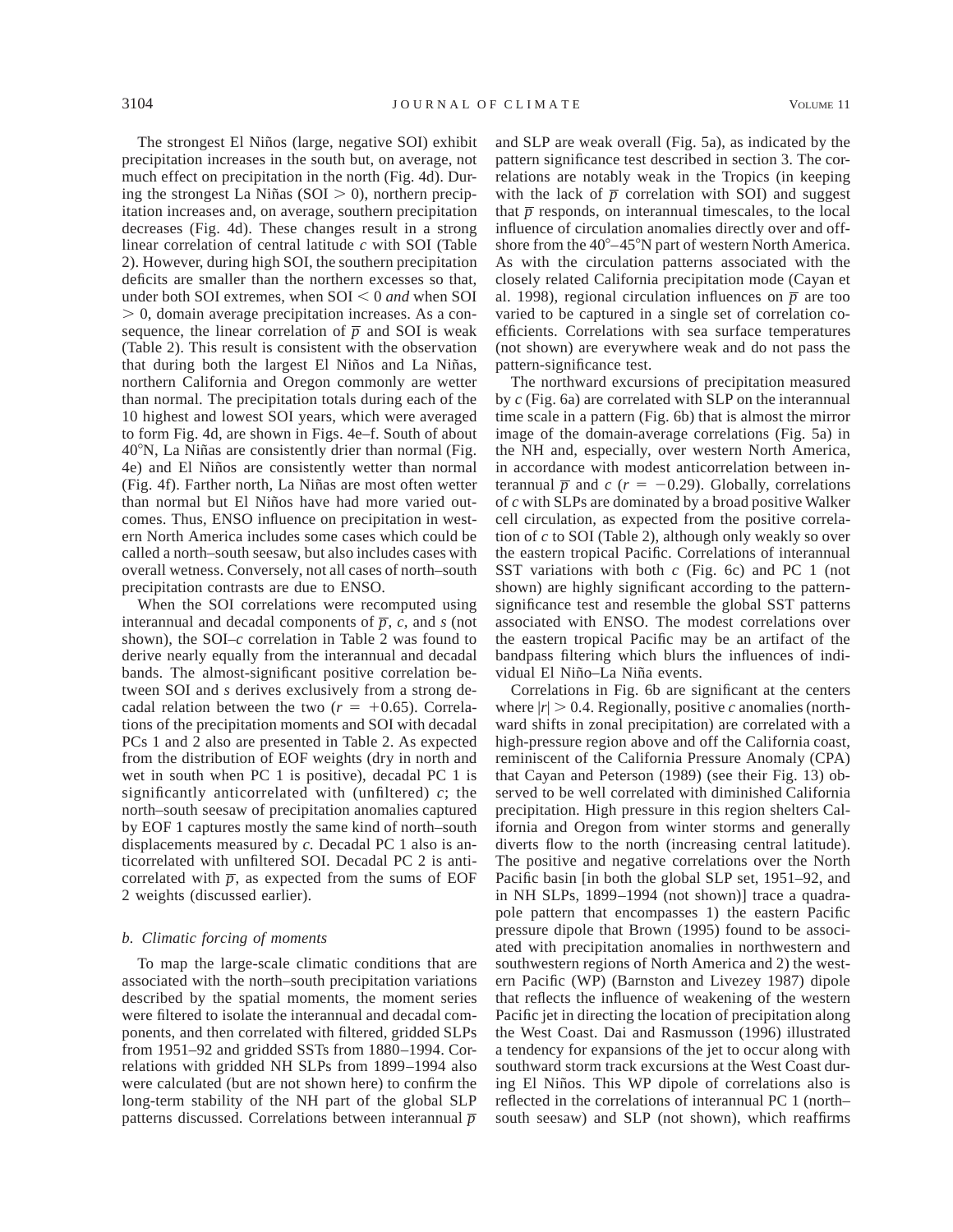

FIG. 5. Correlations ( $\times$ 100) between interannual SLPs and interannual (a)  $\bar{p}$  and (b) *s*, and between decadal SLPs and decadal (c)  $\bar{p}$  and (d) *s,* 1951–92. Contour interval is 20; dashed where negative.

that this ''distant'' feature plays a relatively consistent role in determining the north–south placement of precipitation along the West Coast on these interannual timescales.

Correlations between interannual latitudinal spread *s* and SLP (Fig. 5b and with respect to longer NH SLP records) form a global Walker cell pattern in keeping with the positive SOI correlations in Table 2 (not quite significant), but are not globally significant by the pattern-significance test. The positive anomaly over Texas in Fig. 5b is not pronounced in correlations with the longer NH SLP record. Correlations with interannual SSTs (not shown) do form a globally significant pattern (at a 98% confidence level) that is a weaker, mirror image of the pattern in Fig. 6c. Thus correlations of interannual *s* and SSTs are dominated by positive correlations of *s* with tropical SSTs, indicating that broader precipitation distributions occur when warm tropical El Niño conditions prevail and narrower distributions occur during La Niñas.

Correlations of decadal SLPs with decadal  $\overline{p}$  (Fig. 5c) are not globally significant and are mostly dominated by a CPA-like patch of negative correlations at about 408N over and offshore from western North America (Cayan and Peterson 1989). This CPA-like patch is similar to the pattern observed in the interannual correlations (Fig. 5a). The control that circulation over this region exerts on  $\bar{p}$  is also reflected (weakly) in negative correlations of decadal SSTs in the Gulf of Alaska with  $\bar{p}$  (not shown). Together, these correlation patterns suggest that (for negative decadal excursions of  $\overline{p}$ ) the most reliable control on precipitation delivery to the West Coast has been the decadal equivalent of a blocking circulation over the easternmost North Pacific, with long periods in which jets and storms have been displaced northward. In the midst of much short-term variability, from daily to interannual, subtle decadal tendencies to favor circulations that approximate this blocked pattern have modified long-term precipitation totals. Farther from western North America, interannual and decadal correlations are quite dissimilar, and the overall decadal correlation pattern is not statistically significant. As expected from the association of decadal EOF 2 with overall precipitation, the correlations linking  $\bar{p}$  with decadal SLP and SST fields are essentially the inverse of those for SLP and decadal PC 2 (not shown).

Correlations between decadal SLPs and *c* (Fig. 6e) are dominated by positive correlations over the entire eastern Pacific, at levels that readily pass pattern-significance tests. Presumably the positive phase of this pattern describes a decadal-average circulation pattern over the North Pacific that favors poleward displace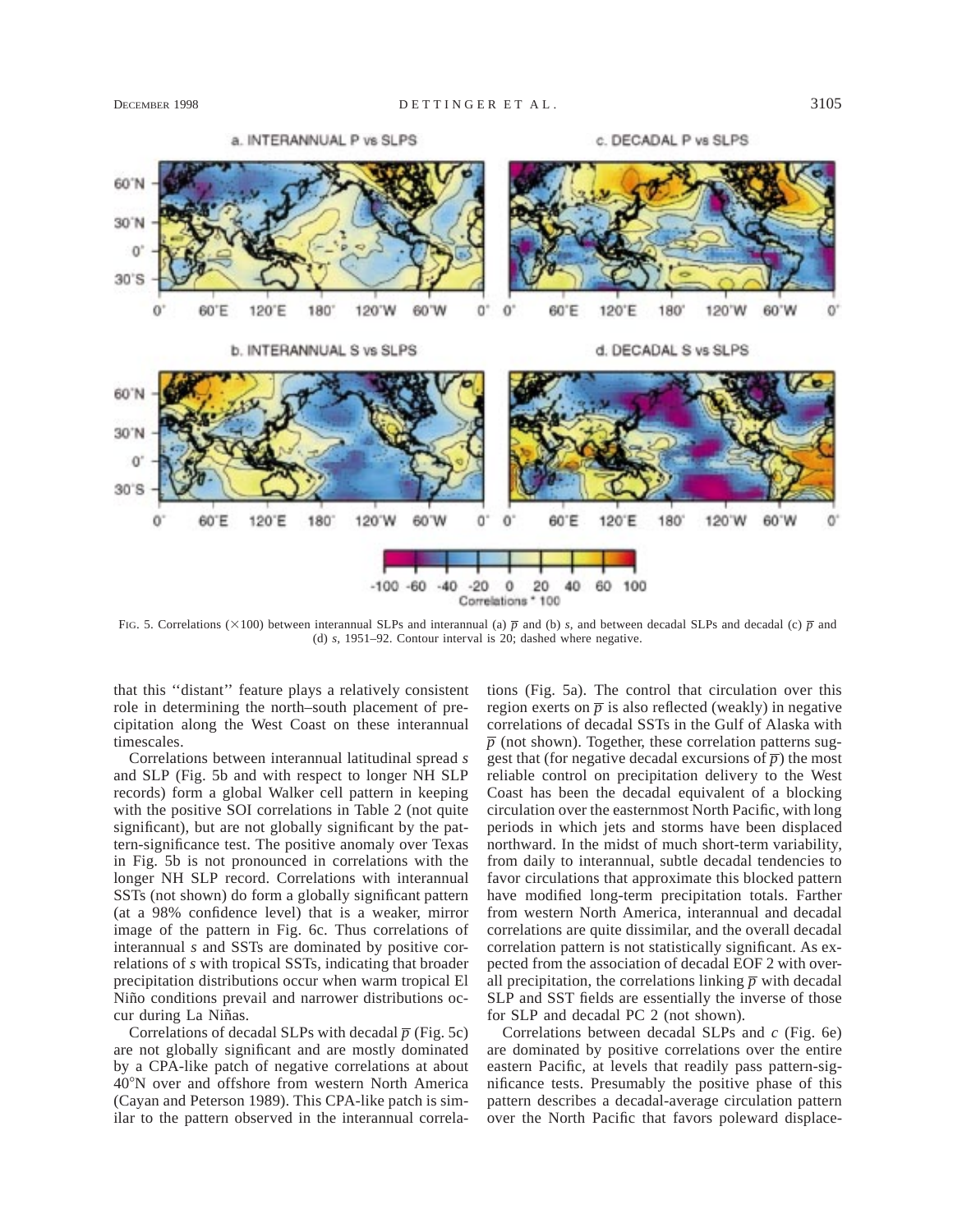607

 $30<sup>7</sup>$ 

d. DECADAL C vs PRECIPITATION



a INTERANNUAL C vs PRECIPITATION

60°N

45°N

30°N

15'N

150 W



120'W





90'W













FIG. 6. (a)–(c) Correlations between interannual *c* and (a) interannual, gridded precipitation anomalies, 1901–91 (Eischeid et al. 1991; Eischeid et al. 1995), (b) interannual SLPs, 1951–92, and (c) interannual SSTs, 1901–91. (d)–(f) Same as (a)–(c), except analyzing decadal variations. Contour interval is 20; dashed where negative.

ments of the storms and jets that would produce a northward shift in the precipitation center of mass (Fig. 6d). More broadly, the SLP-correlation pattern is the decadal analog of a strong global La Niña condition wherein pressure over much of the eastern Pacific is higher than normal and pressure over the west is lower. The La Niña analogy is also indicated by correlations with decadal SSTs (Fig. 6f). Conversely, El Niño-like atmospheric

circulations (Zhang et al. 1997) are associated with a wet southwestern North America and dry winters farther north. A weak WP dipole appears at the western Pacific edge of this pattern (as in correlations with decadal PC 1), indicating the decadal-average strengthening and weakening of the subtropical jet in the western Pacific influences the north–south placement of precipitation on decadal timescales. Importantly, the decadal patterns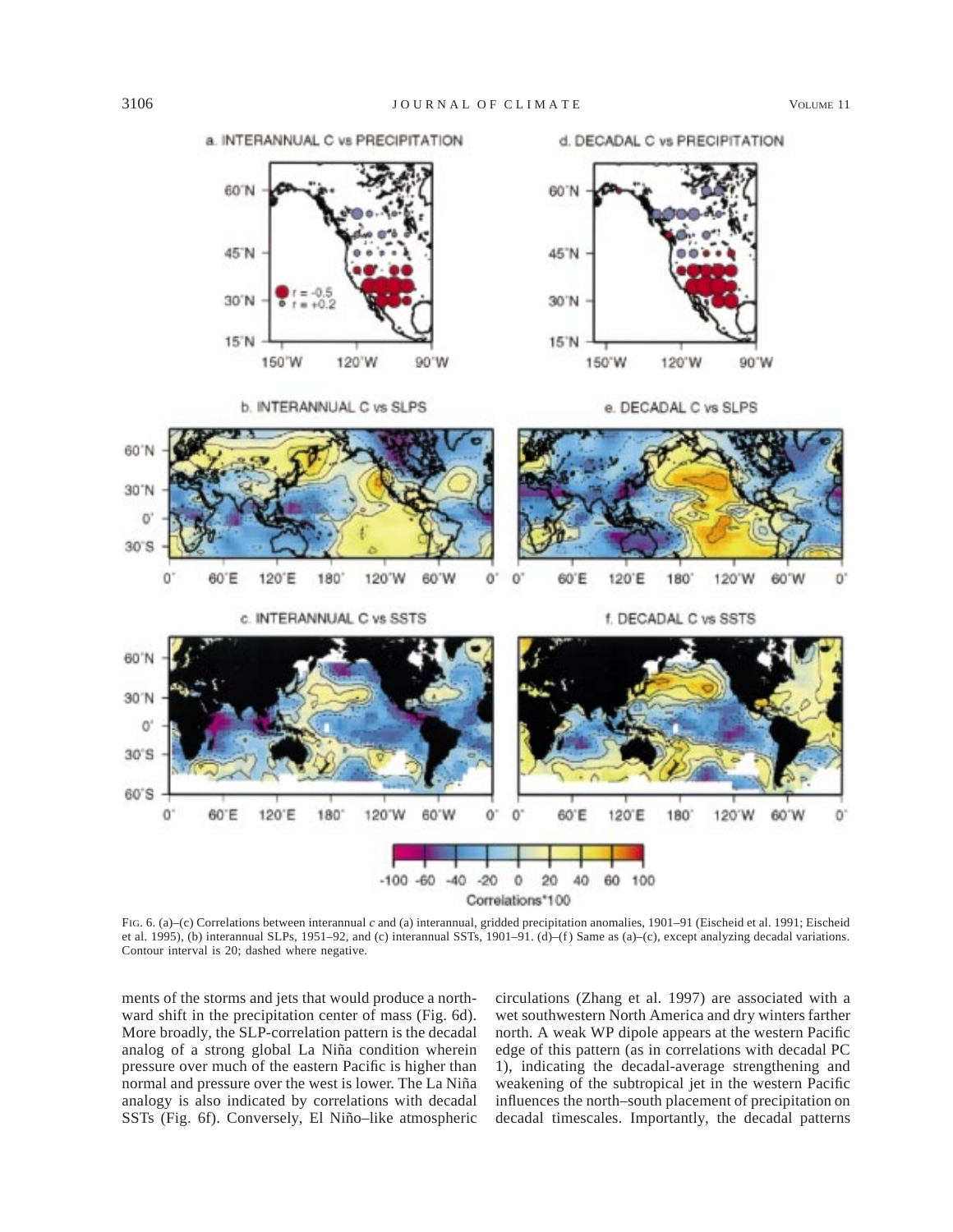

a. Zonal Tree Rings, unfiltered

FIG. 7. Time–latitude diagram of zonal tree-ring averages, 1708–1965, for (a) raw, (b) interannual, and (c) decadal tree-ring chronologies.

quite closely resemble the interannual patterns. The global SLP-correlation pattern in Fig. 6e also is essentially the same pattern that has been associated with a decadal global precipitation mode characterized by anomalies over both the Sahel and American southwest (Cayan et al. 1998).

Locally, the correlations between decadal SLPs and *s* (Fig. 5d) indicate a relation between high pressure anomalies along the northernmost West Coast and latitudinal spread, with a possible ''window'' of lower pressures allowing storm passage nearer  $35^{\circ}-40^{\circ}N$  (a pattern that persists when the longer NH SLP set is used). Globally the pattern is quite strong (as indicated by the pattern significance tests) with negative correlations appearing over the central North Pacific (and North Atlantic) and a WP dipole farther west. On decadal timescales, the correlation of  $s$  and PC 2 is  $+0.68$ , and the correlation of *s* and  $\bar{p}$  is -0.47, so that (as noted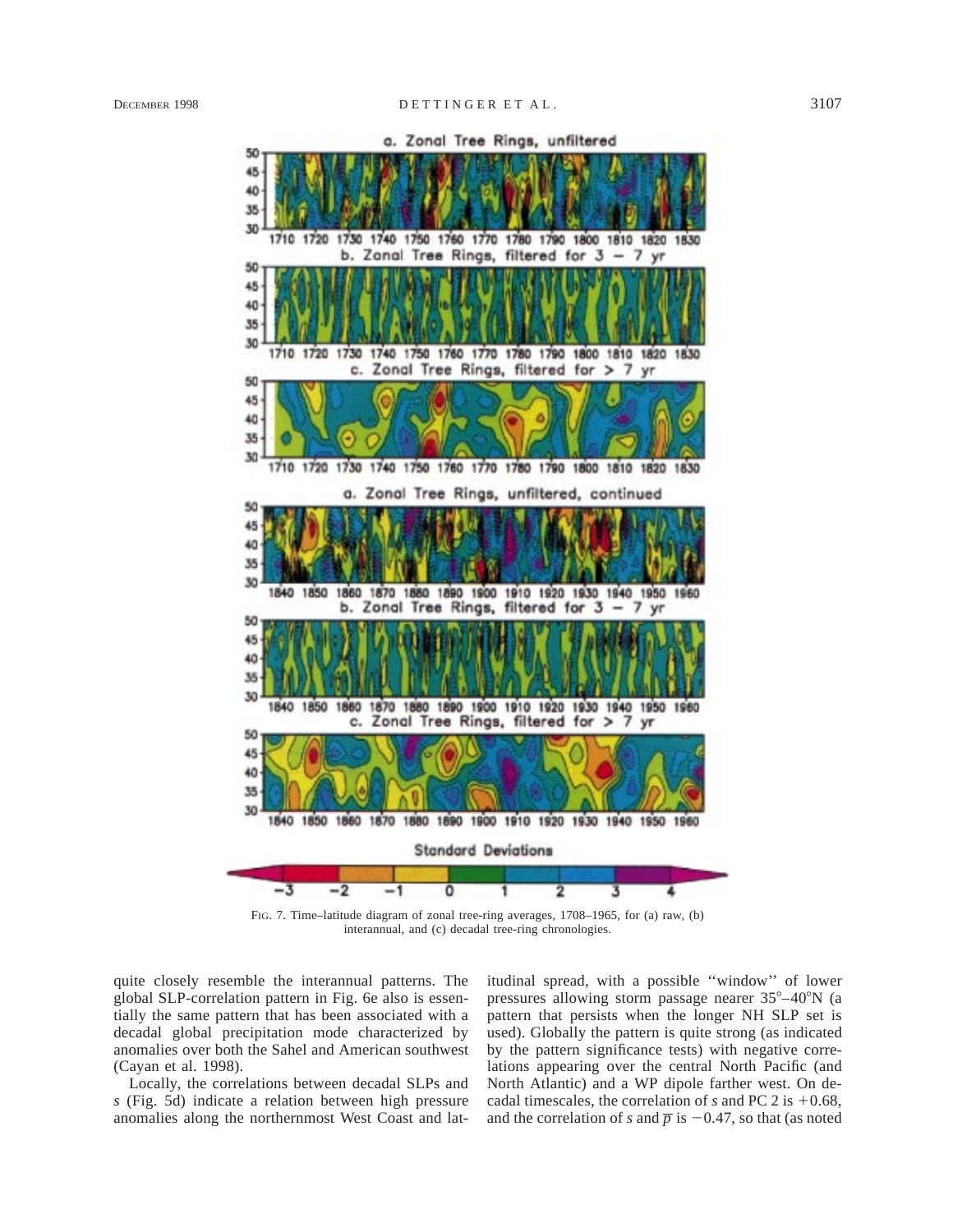earlier) the latitudinal spread of precipitation is linked to controls on the same precipitation totals around  $40^{\circ}$ N that are measured by PC 2 and  $\bar{p}$ . As with correlations between decadal SSTs and  $\bar{p}$ , the correlations between SSTs and *s* are not large or significant.

In summary, the spatial distribution and overall amounts of precipitation in western North America on both interannual and decadal timescales are associated with combinations of local offshore circulations (over the eastern North Pacific), with ENSO-like climatic conditions (e.g., Zhang et al. 1997), and with the WP dipole around the western Pacific subtropical jet. The only consistent controls on precipitation-total amounts are local on both timescales, whereas precipitation's central latitude and latitudinal spread exhibit strong Pacific-wide (and larger) ties on both timescales. Despite a tendency for *c* to correlate with somewhat more distant and more extratropical forcings on decadal timescales, the similarities between the precipitation patterns and climatic forcings associated with central latitude on interannual and decadal timescales, shown in Fig. 6, are particularly striking. This suggests that similar large-scale mechanisms operate to redistribute precipitation latitudinally on both timescales. Similar climatic connections can be gleaned from the EOFs of the zonal precipitation.

## **6. Tree-ring reflections of the north–south precipitation patterns**

Several characteristics of the zonal precipitation series discussed above are reflected in tree-ring chronologies, which provides some confidence that observed spatial characteristics of precipitation variability in western North America are representative of a period longer than the approximate 110-yr instrumental record. In this section, some preliminary comparisons are presented. First, a tree-ring analog of the precipitation-latitude diagrams of Fig. 1 is shown in Fig. 7. These plots are based on averages of normalized tree-ring chronologies from  $5^{\circ}$  latitude zones from  $30^{\circ}$  to  $50^{\circ}$ N and mostly near the coast (described in the data section). Multivariate analyses of the tree rings, together with the zonal-precipitation series and a parallel set of zonal air temperatures, indicate that, while the tree-ring variations are sensitive to precipitation, they are better explained by a complex seasonal mix of precipitation *and* temperatures at each latitude. Despite this complex response, variations of tree-ring chronologies as a function of latitude and time reflect many of the same episodes as found in the (instrumental) zonal-precipitation series (Fig. 1), such as an intensification of interannual variations near  $40^{\circ} - 45^{\circ}$ N in the early 1940s and the northward decadal spread of drought in the early 1950s.

The spatial patterns in the zonally averaged precipitation, as captured earlier by the EOFs and spatial moments, are reflected in tree-ring series from throughout western North America. Temporal correlations of the domain average  $\overline{p}$  and central latitude *c* of the instrua. RAW TREERINGS VS. DOMAIN AVERAGES, 1880-1965



b. RAW TREERINGS VS. CENTRAL LATITUDES, 1880-1965



FIG. 8. Correlations between selected interannual tree-ring series and (a) domain average  $\overline{p}$ , and (b) central latitude *c*, 1880–1965.

mental precipitation series with 140 tree-ring series are shown in Fig. 8, with correlations ranging from  $-0.5$ to  $+0.4$ . Tree rings are positively correlated with  $\bar{p}$  in northern California and Oregon (Fig. 8a), in accordance with the importance of precipitation in that region to overall western North American precipitation totals (Fig. 4a). Much of the correlation there derives from decadal variations shared by  $\overline{p}$  and the thickness of tree rings. Tree-ring thicknesses are anticorrelated with *c* throughout much of the southwestern United States (Fig. 8b). This correlation pattern reflects the north–south seesaw of precipitation as filtered by tree-ring chronologies that are more precipitation sensitive in the southwest than in the northwest. Correlations between filtered tree rings and the interannual and decadal PC series indicate similar relations and range between  $-0.5$  and  $+0.6$ .

Although many of the temporal correlations in Fig. 8 are modest, together the spatial patterns in each of the maps capture significant fractions of long-term variations of the precipitation moments. In particular, if the correlation patterns in Fig. 8 are treated like EOF weights, and year-to-year tree-ring variations are pro-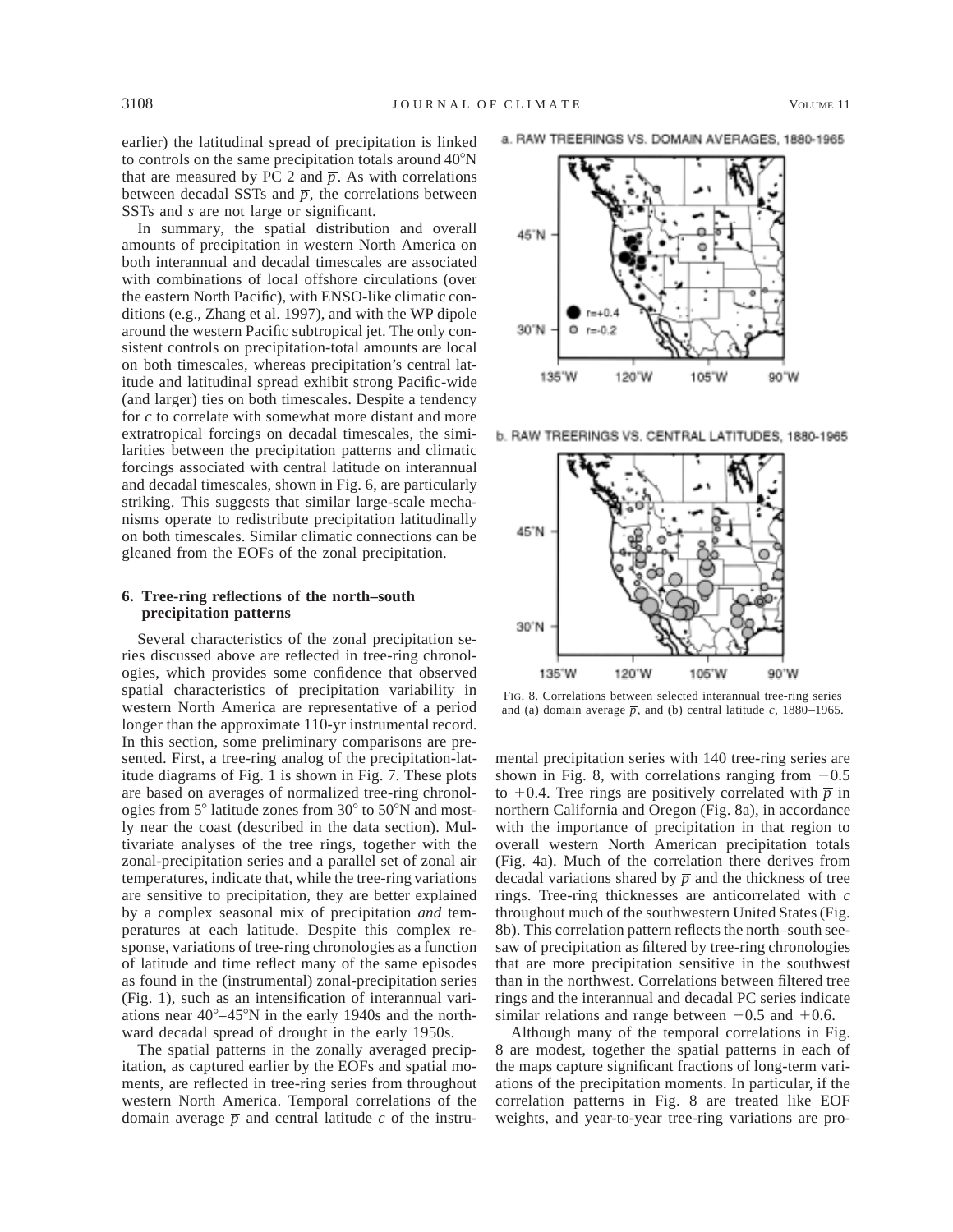

FIG. 9. Pattern correlations of decadal tree-ring series with (a) the temporal correlations in Fig. 8a and (b) the temporal correlations in Fig. 8b for those series west of 100°W longitude. Dotted curve is the associated precipitation moment series; solid curve is the series of pattern correlations.

jected onto them, then the resulting amplitude series (actually, a series of spatial pattern correlations) measures overall similarity of annual tree-ring maps to the patterns in Fig. 8 as a function of time. By this approach, the precipitation moments can be extrapolated back into the past, prior to the instrumental record. Figure 9 shows such pattern-correlation series for domain-average precipitation  $\overline{p}$  and central latitude *c*. During the period when moments and tree rings are available (1880– 1965), the pattern-correlation series are well correlated  $(r = +0.42$  for  $\overline{p}$  and  $r = +0.56$  for *c*, yielding  $p <$ 0.005 in both cases). When filtered tree rings are projected onto correlation patterns for the decadal moments, the temporal reconstructions of the moments can capture as much as 50% of decadal variance. Prior to the instrumental record, amplitudes and oscillations are present in the pattern correlations that are quite similar to the instrumental records for spatial moments. Similar projections of the zonal PCs onto tree-ring maps also show much similarity between variations of the precipitation patterns before and during the instrumental record. These simple extrapolations suggest that preinstrumental precipitation patterns may have displayed much the same character as those documented by the instrumental record.

One exception to this similarity before and after the beginning of the instrumental record is the apparent increase in very low frequency (VLF) variations with periods greater than about 30 years, for tree-ring reconstructions of both moments, during the last 100 years. This recent increase in VLF variation is present in the individual tree-ring chronologies, as indicated by construction of tree-ring spectral maps (not shown here) and in the precipitation-moment reconstructions; see also Diaz and Pulwarty (1994). All three of these treering measures of precipitation variability show more VLF variation during the interval from about the midto late-1800s to 1960 than during the interval from 1700 to 1850. Spectral analyses of a few long tree-ring reconstructions, for example, a millennial series from the Flagstaff area (J. Dean, Tree-Ring Laboratory, The University of Arizona, 1996, personal communication), however, identify periods of VLF variation prior to 1700 that are comparable to the present century. Similar projections of tree-ring correlations with the interannual PCs suggest that tree-ring variations correlated with the higher-frequency precipitation modes continued unabated into the preinstrumental past.

## **7. Summary and conclusions**

An important component of precipitation variability in westernmost North America is characterized by regional north–south contrasts that appear at many timescales. Zonally averaged precipitation variations across this region are studied in terms of how much the regional precipitation amount and distribution vary from year to year and how they relate to large-scale variations as depicted by sea level pressure and sea surface temperature patterns. Two timescales are considered (interannual,  $3-7$  yr, and decadal,  $>7$  yr). Spatial EOFs of the zonal averages (from  $15^{\circ}$  to  $60^{\circ}$ N) and spatial moments (from  $25^{\circ}$  to  $55^{\circ}$ N) are analyzed to determine the dominant spatial distributions of precipitation and to identify large-scale climatic settings associated with those precipitation variations. Interannual (3–7 yr) and decadal  $(>7 \text{ yr})$  timescales are compared.

Zonal patterns (EOFs) of the interannual and decadal filtered versions of the zonal-precipitation series are remarkably similar. At both interannual and decadal timescales, as well as in higher- and lower-frequency bands, the two leading EOFs of zonal precipitation describe 1) a north–south seesaw of precipitation pivoting near 408N and 2) variations in precipitation near that pivot point, respectively. Analyses of the spatial moments (domain average, central latitude, and latitudinal spread) of zonal precipitation show that domain average is governed mostly by the precipitation mode centered near 408N. Central latitude is influenced mostly by precipitation in the southern midlatitudes (near  $30^{\circ} - 35^{\circ}$ N). Central latitude is correlated positively with SOI so that warm periods in the tropical Pacific are associated with southern displacements of the precipitation distribution on both interannual and decadal timescales. Overall precipitation amount (indicated by the domain averages) varies from winter to winter by about 10% of the longterm mean, and no long-term trend or consistent cor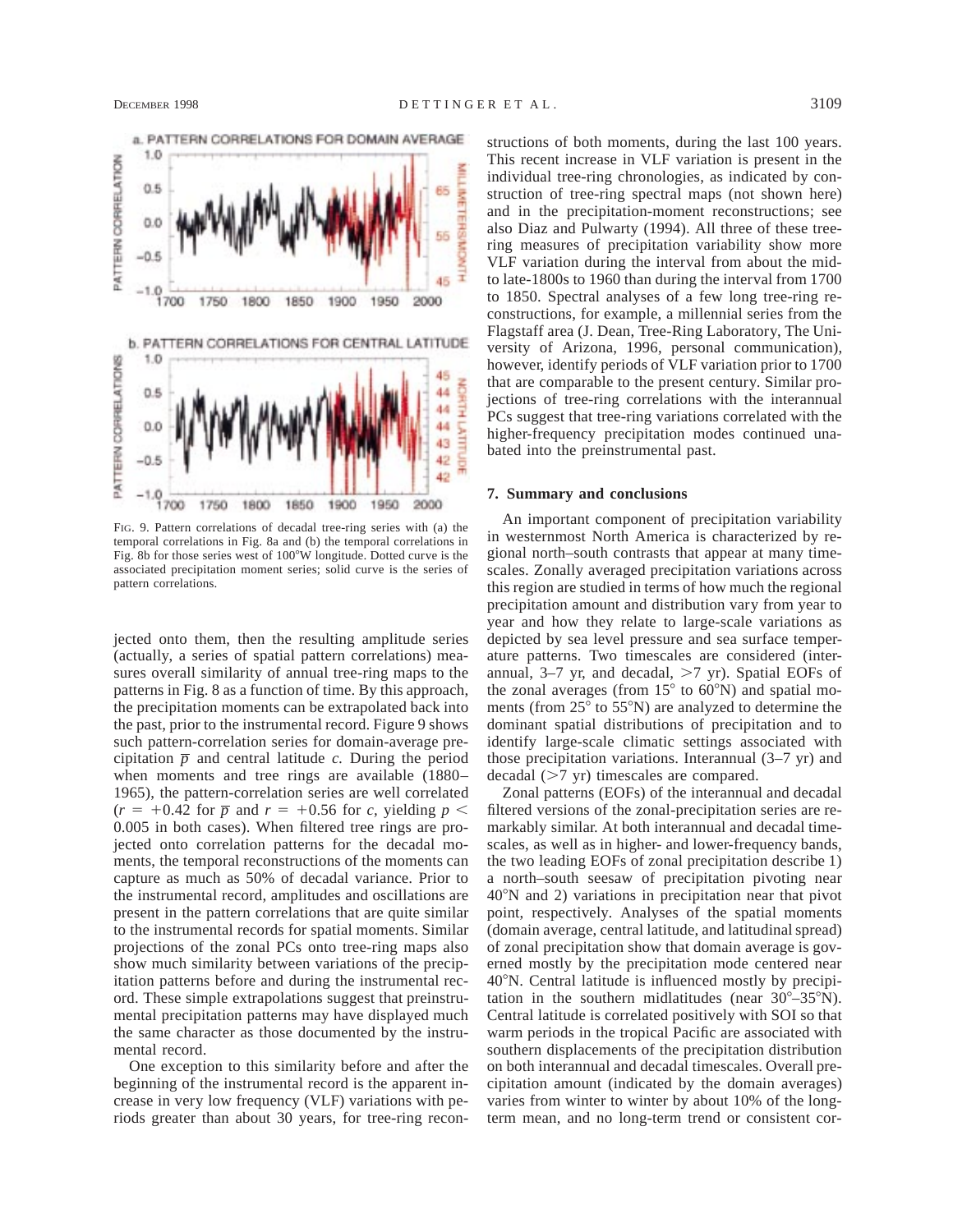relations to global-scale climatic forcings were found. Instead, overall amount is only consistently related to circulation conditions immediately offshore from northern California and Oregon. In the interannual band, the central latitude of precipitation anomalies is related to distant tropical and subtropical conditions and pressure anomalies immediately off the West Coast that steer storms north or south of the pivot point at  $40^{\circ}$ N. On decadal timescales, the central latitude of precipitation is related to very large scale ENSO-like conditions. The latitudinal spread of precipitation along the West Coast increases when the southern zones are anomalously wet (and vice versa) and thus is negatively related to central latitude and its climatic driving forces.

Some temporal features of these precipitation patterns are replicated by using tree-ring series that span some 260 years of precipitation variability within the study region. Comparisons of the long- and short-term variations of zonal averages of the tree-ring series with precipitation patterns during the same periods indicate much shared information. The temporal correlations of tree rings to the precipitation PCs and spatial moments yielded moderate correlations, which can be used with year-to-year tree-ring variations to capture about 25% of the overall variance of the precipitation moments (but as much as 50% in the decadal band). The relatively close correspondence between tree-ring variation patterns and large-scale precipitation patterns suggests avenues for further extending the history of precipitation patterns (and perhaps their climatic forcings) into the preinstrumental past. Meanwhile, the present results suggest that temporal and spatial structure of western North American winter precipitation has been relatively stable for several hundred years.

Do the north–south precipitation patterns reflect changes or redistributions of the overall amount of precipitation delivered to the cordillera of western North America? In general, total winter precipitation varies only by about  $\pm 10\%$  from year to year. Within these small variations, on interannual timescales, the north– south dipole of anomalous precipitation and overall amount are anticorrelated, whereas, on decadal timescales, the two are not significantly correlated. Given the strong climatological contrasts in precipitation from the wet northern areas to the dry southern areas, even the overall distribution of precipitation from north to south—as measured by central latitude and latitudinal spread—has varied relatively little. Thus, overall, we find that precipitation delivered to the region has been remarkably stationary during the last 115 yr (and, based on tree-ring pattern correlations, perhaps much longer). For example, sustained intervals (longer than 1 yr in a row) with domain-average precipitation totals greater than 110% of normal or less than 90% of normal occurred only twice during the historical record, in 1929– 31 (dry) and 1982–83 (wet). In certain individual years, however, such as 1977 (37% drier than normal) and 1983 (29% wetter than normal), much larger excursions

in amount and distribution of precipitation have occurred. Thus, historical precipitation variations only rarely provide us with analogs for regionwide droughts or wet periods of severity comparable to those inferred from paleoclimatic records (e.g., Stine 1994) and certain greenhouse-warming scenarios (e.g., Giorgi et al. 1994).

Do the different precipitation timescales reflect different processes and teleconnections? EOF analyses showed that the dominant spatial patterns of precipitation in western North America are similar almost regardless of the timescale considered, from 2–20 yr. The interannual precipitation patterns are somewhat more consistently associated with local circulation conditions, whereas decadal patterns may tend to reflect conditions from farther afield. However, aspects of the latitudinal distribution of precipitation have associated climatic conditions (SLPs and SSTs) that show many similarities from interannual to decadal timescales (see, especially, Fig. 6, as well as Cayan et al. 1998), Thus, similar largescale patterns of tropical–extratropical climate are associated with the interannual and decadal precipitation patterns, but with subtle differences, from one timescale to the next, in the spatial scales and locations of the strongest climatic correlations.

*Acknowledgments.* Comments by David Peterson and Lauren Hay, USGS; Dan Moore of Simon Fraser University; Martin Hoerling, NOAA/Climate Diagnostics Center; and three anonymous reviewers improved this paper. Emelia Bainto, Scripps Institution of Oceanography, provided preliminary versions of the figures, many of which were made with the GMT system (Wessel and Smith 1991). Jon Eischeid, NOAA CDC, provided historical records of precipitation and graphical assistance, and Jefferey Dean, The University of Arizona, provided millenial tree-ring series from the Flagstaff area. The 1995 PACLIM Workshop provided a forum for the initial presentation of some of this material. This study was supported by a grant from the NOAA Paleoclimatology Program Grant NA56GPO404 and the USGS Global Change Hydrology Program. Drought aspects were motivated by issues being addressed in the USGS San Francisco Bay Ecosystems Initiative and NOAA's interest in water resources issues related to climatic variability.

#### **REFERENCES**

- Barnett, T. P., K. Brennecke, J. Limm, and A. M. Tubbs, 1984: Construction of a near-global sea-level pressure field. Scripps Inst. Oceanogr. Reference Series 84-7, 35 pp. [Available from Scripps Institution of Oceanography, La Jolla, CA 92093.]
- Barnston, A. P., and R. E. Livezey, 1987: Classification, seasonality and persistence of low-frequency atmospheric circulation patterns. *Mon. Wea. Rev.,* **115,** 1083–1126.
- Brown, T. J., 1995: Long-wave circulation patterns associated with winter-time precipitation departures over western North America. Ph.D. thesis, University of Colorado, 197 pp.
- California Department of Water Resources, 1978: *The 1976–1977 California Drought—A review.* California Resources Agency,